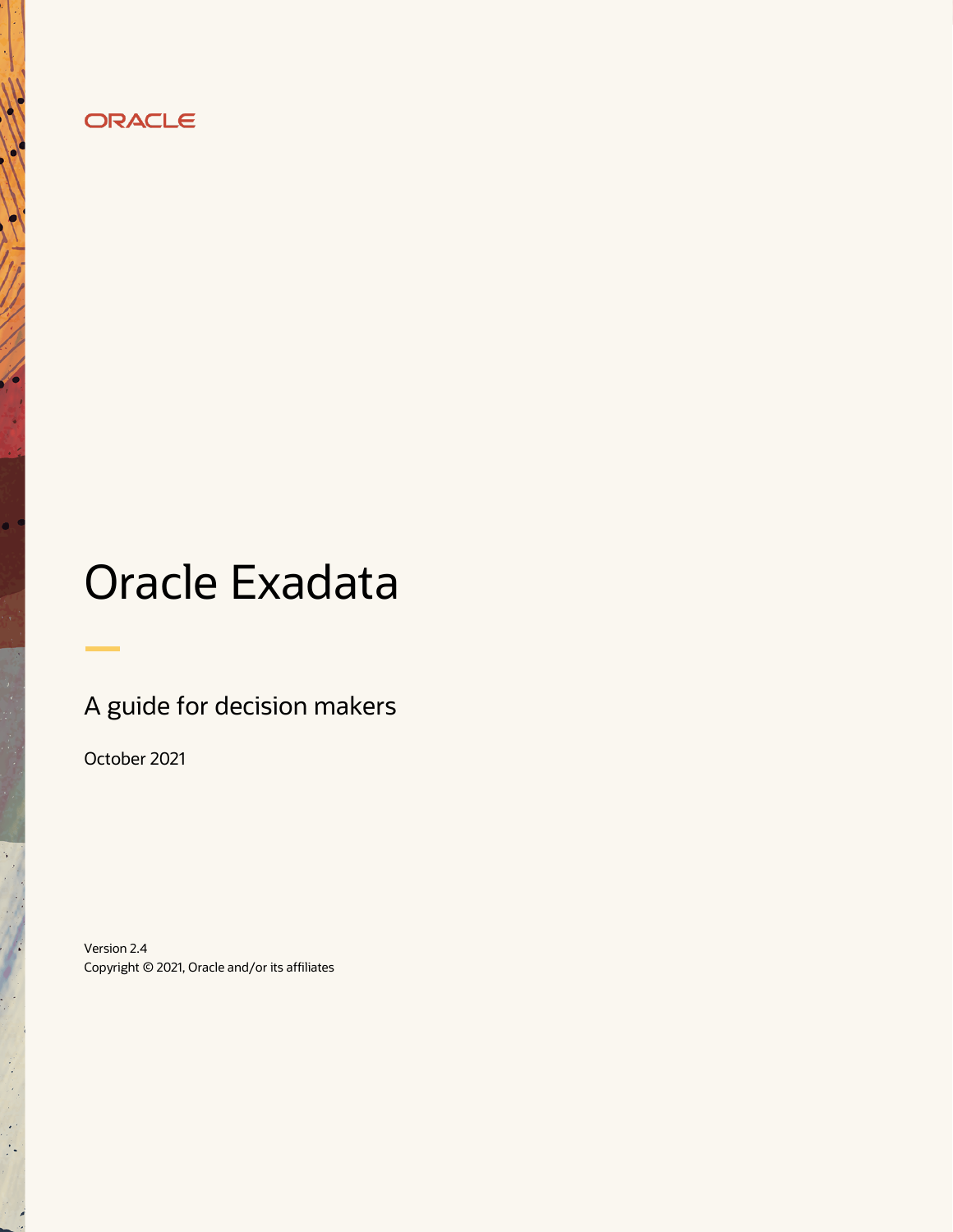# **The Oracle Exadata Database Machine**[\[1\]](#page-13-0) **(Exadata) is a computing and storage platform specialized for running [Oracle databases.](https://en.wikipedia.org/wiki/Oracle_Database)**

The goal of Exadata<sup>[\[2\]](#page-13-0)</sup> is higher performance and availability at lower cost by optimizing and integrating hardware and software at all levels and moving database algorithms and intelligence into storage and networking, bypassing the traditional layers of general-purpose servers.<sup>[\[3\]](#page-13-0)</sup>

Exadata is a combined hardware and software platform that includes [scale-out](https://en.wikipedia.org/wiki/Scale_out) compute servers, scale-out intelligent storage servers, ultra-fast networking, [persistent](https://en.wikipedia.org/wiki/3D_XPoint)  [memory](https://en.wikipedia.org/wiki/3D_XPoint) (PMem), [NVMe](https://en.wikipedia.org/wiki/NVM_Express) flash, and specialized Exadata Software<sup>[\[4\]](#page-13-0)</sup> in a wide range of shapes and price points. Exadata Storage features high-performance servers to store data and run Exadata Software for data-intensive database processing directly in the shared storage tier.

Exadata debuted<sup>[\[5\]](#page-13-0)</sup> in 2008 as the first offering in Oracle's family of Engineered Systems<sup>[\[6\]](#page-13-0)</sup> for use in corporate [data centers](https://en.wikipedia.org/wiki/Data_center) deployed as ["private clouds"](https://en.wikipedia.org/wiki/Private_Cloud). In October 2015, Exadata became available in the [Oracle Cloud](https://en.wikipedia.org/wiki/Oracle_Cloud) as a subscription service, known as the Exadata Cloud Service. $^{\text{\tiny{[7]}}}$  $^{\text{\tiny{[7]}}}$  $^{\text{\tiny{[7]}}}$ 

Oracle Databases deployed in the Exadata Cloud Service<sup>[\[8\]](#page-13-0)</sup> are 100% compatible with databases deployed on Exadata on-premises, which enables customers to transition to the Oracle Cloud with zero application changes. Oracle manages this service, including hardware, network, Linux software and Exadata software, while customers retain complete control over their databases.

In early 2017, a third Exadata deployment choice became available. Exadata Cloud@Customer<sup>[\[9\]](#page-13-0)</sup> is Exadata Cloud Service technology deployed on-premises (behind the customer's firewall) and managed by Oracle Cloud experts. Like the Exadata Cloud Service, Exadata Cloud@Customer is owned and managed by Oracle, and acquired through a pay-as-you-go subscription. The Oracle Cloud@Customer<sup>[\[10\]](#page-13-0)</sup> program brings all the benefits of the Oracle public cloud while addressing potential network latency, security, and regulatory concerns.

In 2018 Oracle introduced Oracle Autonomous Database<sup>[\[64\]](#page-13-0)</sup> – a cloud-based self-driving, self-securing, self-protecting database that provides mission critical availability and security while reducing management costs. Oracle Autonomous Database is available for Exadata Cloud Service and Cloud@Customer deployments.

In 2019, the release of Exadata X8M substantially enhanced Exadata's performance through the addition of two major technical breakthroughs - persistent memory (PMem) and RDMA (Remote Direct Memory Access) over Converged Ethernet (RoCE)[\[65\]](#page-13-0). Oracle Exadata X8M uses RDMA directly from the database to access persistent memory in smart storage servers, bypassing the entire OS, IO, and network software stacks. This enables dramatically lower latency and higher throughput.



**Overwhelming Industry Adoption**

The success of Exadata is evidenced by its adoption by the largest and most influential organizations in almost all industries. In Financial Services, 9 of the top 10 retail banks, insurers and credit card issuers, and 7 of the top 10 investment banks use Exadata. All 10 of the largest Health Care providers, and 9 of the top 10 Retailers. Exadata has been adopted by 87% of the Fortune Global 100; nearly one-third of those companies deploy Exadata Cloud Service in the Oracle Cloud<sup>[\[11\]](#page-13-0)</sup>.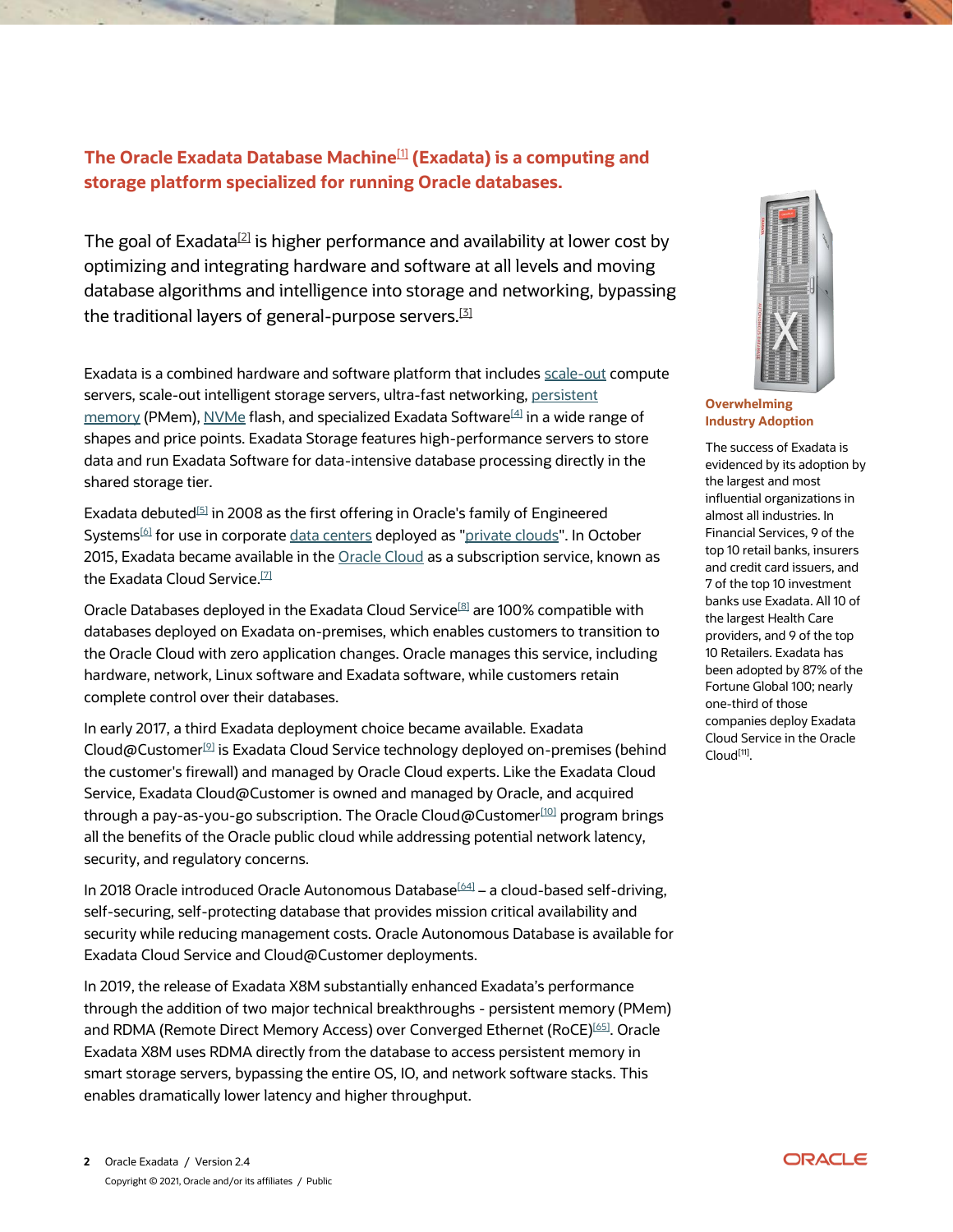In 2021, the release of Exadata X9M saw further performance increase with the inclusion of PCI Express version 4.0, providing an increase in network and storage throughput for the RoCE network fabric and NVMe Flash. Exadata Software version 21.2 includes new features that not only enhance the investment customers have already made in Exadata, but also include features that complement the X9M hardware such as enhanced decompression and decryption algorithms. The result of enhancements in both hardware and software in X9M results in a 70% and 87% improvement in OLTP and Analytics operations, respectively.

# **Exadata Use Cases**

Exadata is designed to optimally run any Oracle Database workload or combination of workloads, such as OLTP applications running simultaneously with analytics processing. The platform is frequently used to consolidate many databases that were previously running on dedicated database servers. Exadata's scale-out architecture is naturally suited to running in the Oracle Cloud, where computing requirements can dynamically grow and shrink.

Historically, specialized database computing platforms were designed for a particular workload, such as data warehousing, and were poor or unusable for other workloads, such as OLTP. Exadata has optimizations for all database workloads, implemented such that mixed workloads share system resources fairly. Resource management features allow for prioritized allocation of system resources, such as always favoring workloads servicing interactive users over reporting and batch, even if they are accessing the same data.

Long running requests, typical of data warehouses, reports, batch jobs and analytics, run many times faster compared to a conventional, non-Exadata database server $^{\rm [12]}$ . Customer references often cite performance gains of 10x or greater. Analytics workloads can also use the Oracle Database In-Memory[13] option on Exadata for additional acceleration, and in-memory databases on Exadata have been extended to take advantage of Flash memory, whose capacity is many times larger than the capacity of  $DRAM$ . Exadata's Hybrid Columnar Compression<sup>[4]</sup> feature is intended to reduce the storage consumption of data warehouses and archival data as well as increase performance by reducing the amount of I/O.

Transactional (OLTP) workloads on Exadata benefit from the incorporation of [persistent memory](https://www.intel.com/content/www/us/en/architecture-and-technology/optane-technology/optane-for-data-centers.html) and Flash memory into Exadata's storage hierarchy, and the automatic "tiering" of data into DRAM, persistent memory, Flash or disk storage. Special algorithms optimize persistent memory and Flash for response time sensitive database operations such as log writes. For the most demanding OLTP, all-Flash storage eliminates the latency of disk media completely.

# **Exadata Design Concepts**

To better understand the design of Exadata it helps to compare it with a traditional database computing platform, assembled from separate hardware and software components operating independently.

#### **Traditional computing platforms are general-purpose**

The hardware components that make up a typical database computing platform are a compute server connected over a network to a storage array. The database software runs on the compute server and sends or receives data to and from the storage array over the network. The hardware components use standard software protocols to communicate with each other. This separation via standard interfaces is what allows a general-purpose computing platform to run a wide variety of workloads, software and hardware from different vendors. All the application logic and the processing of data are performed on the compute server, to which all the data must be sent. This approach enables using a computing platform for a wide range of software applications, though it will not be optimized for any particular application.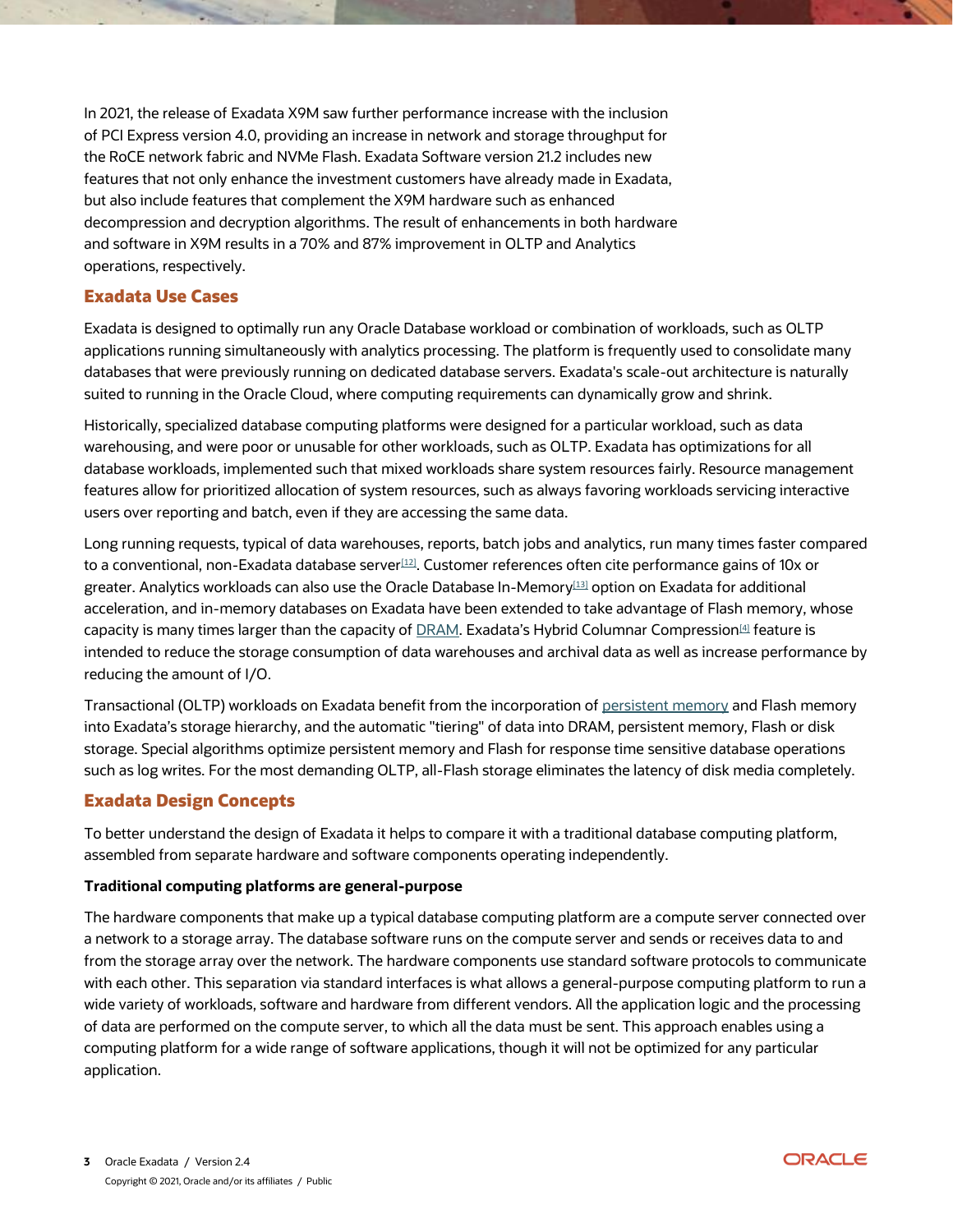#### **Oracle Database is the focus of Exadata**

The goal of Exadata was to create a complete [stack](https://en.wikipedia.org/wiki/Solution_stack) of software and hardware tailored to the Oracle Database, that moved processing to its optimal location. Because Exadata is only processing Oracle Database requests it can take advantage of that focus in all the software layers. The hardware design includes technologies such as very fast RoCE Ethernet networking, [Flash memory](https://en.wikipedia.org/wiki/Flash_memory) an[d persistent memory,](https://en.wikipedia.org/wiki/3D_XPoint) integrated into the architecture to yield the most advantages to Oracle Database applications. Given the importance of data storage to databases, Oracle placed particular focus on optimizing that aspect of the Exadata platform.

Oracle wanted a storage layer for Exadata that could easily [scale out](https://en.wikipedia.org/wiki/Scale_out) and parallelize Oracle Database requests. The addition of Flash memory and (later) persistent memory to Exadata Storage Servers also opened up a range of possibilities for optimizing performance in the storage layer. For example, as the performance and capacity of Flash storage increased at a rapid rate, the network became a bottleneck for traditional database platforms, whereas Exadata's offloading of database processing into Exadata Storage Servers avoided that problem. The subsequent addition of persistent memory in the Exadata storage layer exposed the limitations of traditional platforms even more acutely.

#### **Adding database intelligence to storage**

At the time Exadata was conceived, Oracle had several decades of experience developing database software, and was well aware of the limitations and performance bottlenecks imposed by traditional computing platforms<sup>[16]</sup>. To fulfill the Exadata mission, Oracle needed a storage layer that could easily [scale out](https://en.wikipedia.org/wiki/Scale_out) and parallelize Oracle Database requests. Oracle also recognized the opportunity for storage to cooperate in the processing of database requests beyond just storing and shipping data. For example, rather than send an entire database table across the network to the compute server to find a small number of records, such data filtering could be done in storage so that only the resulting records need be sent across the network.

In summary, Oracle recognized the need for a powerful server that could run intelligent database software and act as a storage array, with a modular design that could easily grow in capacity and performance as the database grew. Building a "database-aware" storage server that could cooperate with compute servers in the execution of database requests became a compelling undertaking, enabled by focusing Exadata on what is best for the Oracle Database.

The database-aware Exadata Storage Server $\scriptstyle{117$ [18], invented by Oracle to replace the traditional storage array, is the foundation of Exadata.

#### **Optimizing across the full stack**

To maximize the effectiveness of Exadata, Oracle had to control the software and hardware components of the platform, so that coordinated improvements could be tightly integrated and made anywhere at any time.

Oracle already had a broad portfolio of software products when Exadata was conceived, covering most of the software layers that are required to run a database platform, such as the [Oracle Linux](https://en.wikipedia.org/wiki/Oracle_Linux) operating system, storage management software, monitoring and administrative tools, [virtual machine](https://en.wikipedia.org/wiki/Virtual_machine) software, and, of course, Oracle Database and options software.

The initial 2008 release of Exadata (V1) was a joint development between Oracle (software) and Hewlett-Packard (hardware). The second generation (V2) of Exadata switched to hardware from [Sun Microsystems,](https://en.wikipedia.org/wiki/Sun_Microsystems) and shortly thereafter Oracle acquired Sun Microsystems, and thus gained ownership of the main hardware components of Exadata.

Owning the main hardware components of Exadata completed Oracle's ability to develop an entire computing platform optimized around the Oracle Database. A further benefit for customers was the ability to support the entire

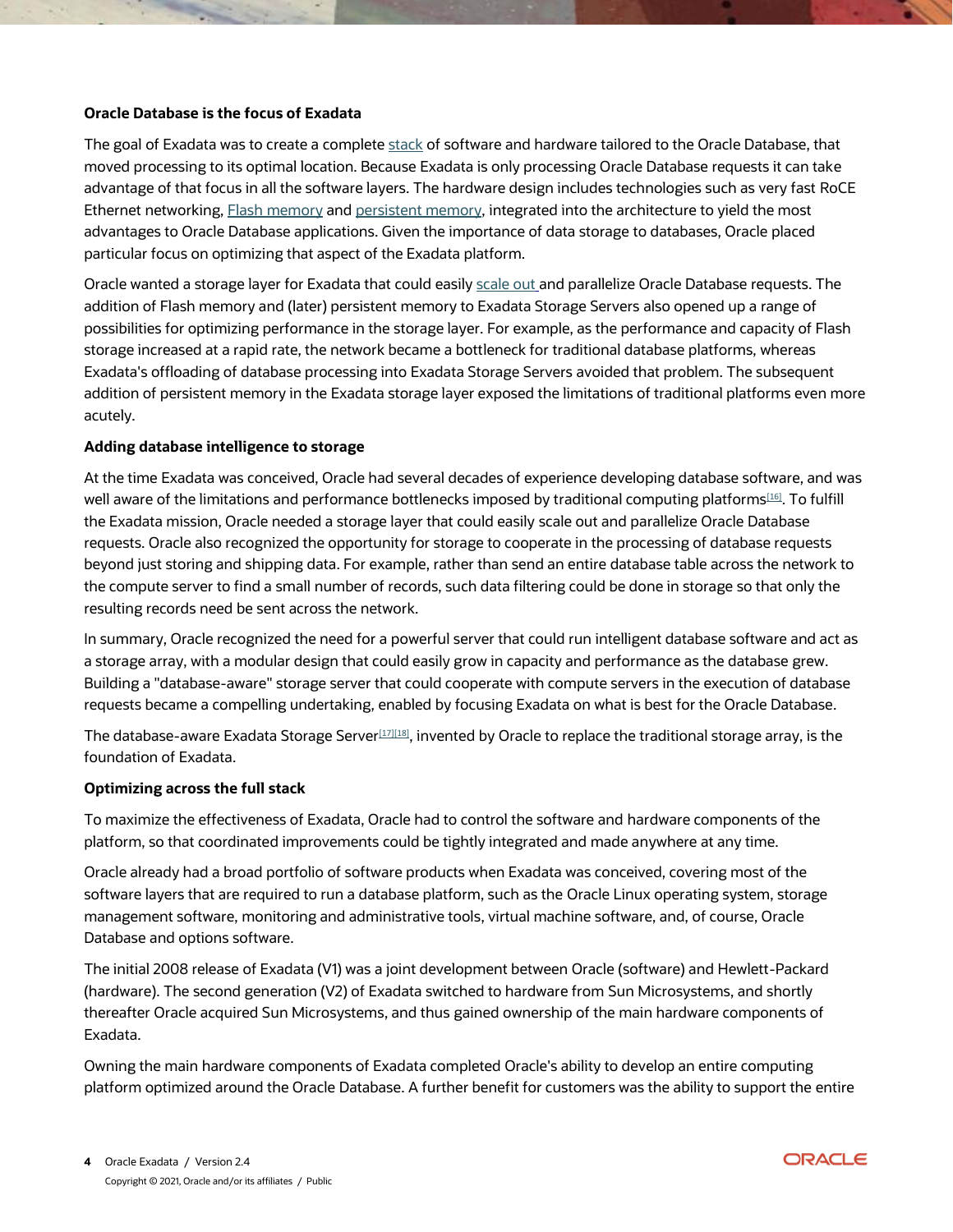Exadata platform from one vendor; something impossible with a traditional computing platform of hardware and software components from multiple vendors.

## **Exadata Smart Software**

With the initial versions proving the value of the Exadata concept, Oracle embarked on a regular release schedule of new software capabilities closely aligned with the release and incorporation of leading-edge hardware components.

Using knowledge of Oracle Database formats and algorithms, plus an understanding of the application workload, these "smart" software enhancements, running in the Oracle Database and all software and firmware in the platform, had the potential to significantly outperform the capabilities of a traditional database platform. The ability to run Oracle Database routines in the Exadata Storage Server software was a major enabler of this advantage.

Software enhancements specific to Exadata achieved better performance in some areas due to the integration of hardware and software. For example, when an OLTP application commits a transaction to the database software, that request is viewed by Exadata as a critical operation and prioritized accordingly within the network and in the storage servers. The commit request will jump ahead of less urgent messages on the network and in the I/O queue $^{\rm [15]}$ .

Another example is the use of Flash memory for caching data being accessed by analytics applications. Because a columnar data format is more effective for analytics workloads, when Exadata moves the row data from disk to Flash, it automatically reformats the data into a columnar format $^{\tiny\textsf{[16]}}.$ 

*These examples illustrate how the Oracle Database understands the intent of the application and cascades this understanding to the network and storage software, which then behaves accordingly.*

Since Exadata's debut in 2008, there have often been at least two significant Exadata software releases per year, delivering dozens of "smart" software enhancements. Most of these enhancements are based on a smaller number of essential technical foundations, as explained below.

#### **Technical foundations**

Offloading to Storage - refers to the execution of data-intensive database operations within the Exadata Storage Servers, such as data scans, table joins and filtering of rows and columns. Sending just the description of the operation, and getting back the results, substantially reduces the network traffic between the compute and storage servers. This avoids the network bottleneck of traditional architectures where data-intensive operations require shipping large amounts of data between compute servers and storage. Offloading is possible because Exadata storage is built on standard servers, capable of running database functions in coordination with the compute server, simultaneous with storage I/O. Over time, more database functions and more data types have been offloaded. In addition, "reverse offloading" will push an operation back to the compute servers if Exadata storage is too busy.

Storage Indexes - enable the avoidance of I/O by tracking column values within small regions of storage. Storage indexes are automatically maintained and kept in memory on Exadata Storage Servers. If the Storage Index indicates that an I/O to a region will not find a match, that I/O is avoided, which yields a significant performance benefit. Initially Storage Indexes tracked value ranges within a small number of columns. Over time, more columns and more sophisticated value tracking have been added, so that additional classes of I/O operations can be avoided. Storage Indexes are persisted to local storage on the Exadata Storage Servers to improve performance consistency after a server has been restarted.

Flash and PMem Caching - delivers the low latency (fast response) of Flash and persistent memory, while preserving the lower cost of disk for storing large databases, for the best I/O performance at the lowest cost. In general, a small percentage of a database is active at any one time. For instance, if just the active data is held in Flash, the I/O performance would be equal to all-Flash storage, at a much lower cost. Exadata monitors the current workloads and

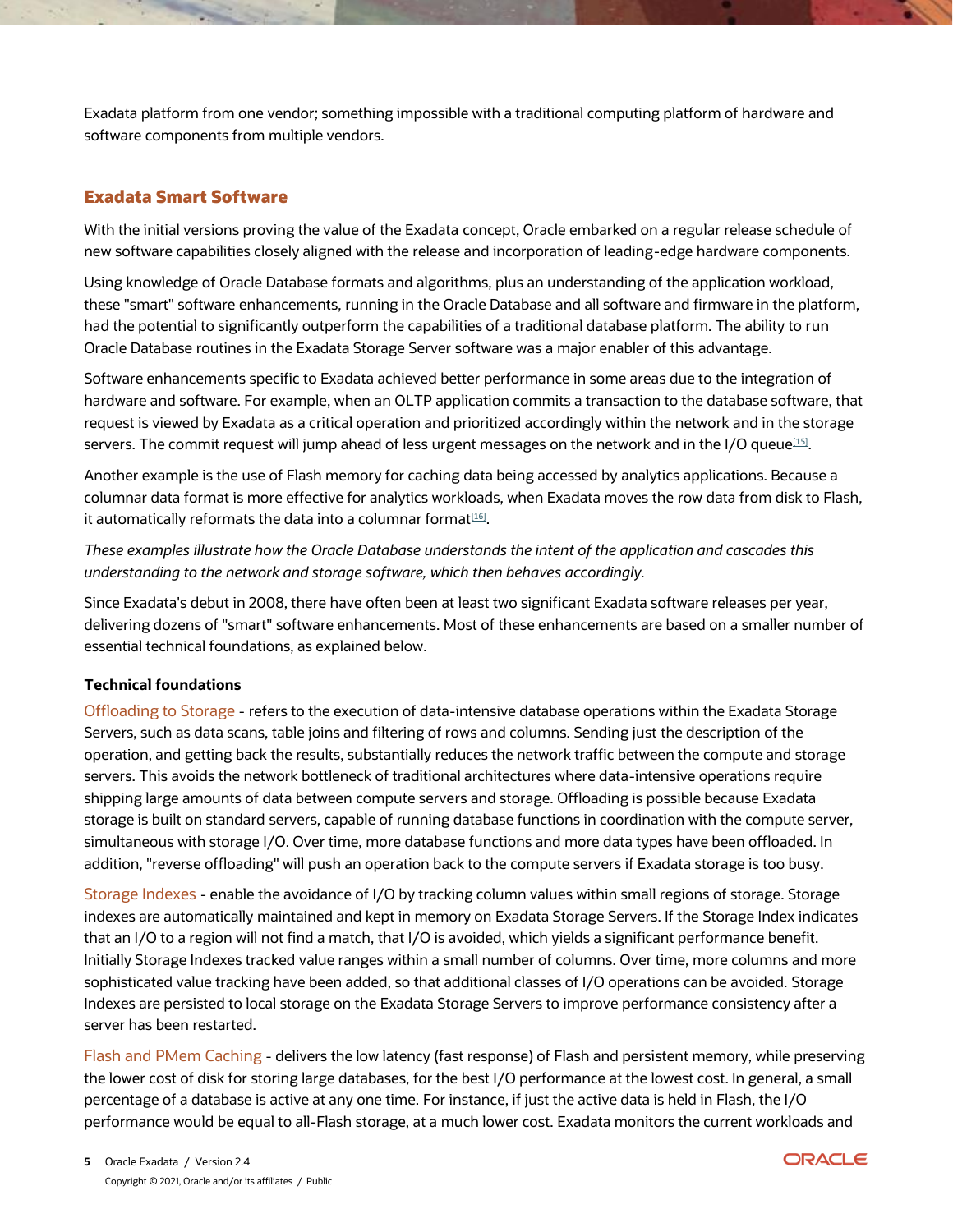keeps the most active data in Flash or persistent memory, in the optimal format. For example, Exadata knows when an I/O is part of a database backup, and not an indication of an active data block, whereas traditional platforms view any I/O as a "hot" block. Flash caching will also reformat rows into columnar format in Flash for data being accessed for analytics. Initially, Flash caching was only used for reading data, then extended to log writes and all other write I/O. Later, Flash was used as an extension of Oracle's Database In-Memory columnar data store, for significantly larger inmemory databases than DRAM capacity alone would permit. PMem caching debuted with Exadata X8M, adding an even faster cache in storage and substantially improving IOPS (I/Os per second) and latency.

Hybrid Columnar Compression (HCC) - reduces the amount of storage consumed by infrequently updated data, such as data warehouses (which can grow to enormous sizes). Conventional data compression algorithms yield between 2x and 4x compression, whereas HCC averages between 10x and 15x compression due to the greater compressibility of columnar formats. Such a large reduction in the amount of I/O can also substantially improve performance. Initially, HCC tables did not support row-level locking, limiting their use with OLTP applications. In 2016, support for row-level locking was added to HCC on Exadata, improving the performance of mixed workloads with HCC data. HCC's hybrid format enables Exadata to avoids the performance pitfalls of columnar-only databases.

Resource Management - allocates Exadata system resources, such as CPU, I/O and network bandwidth, to databases, applications or users based on priorities. When consolidating many databases on Exadata, Resource Management ensures the appropriate quality of service. I/O Resource Management debuted in V1 of Exadata. Network Resource Management was added in Exadata X4.

In-Memory Databases - offer exceptional performance for Analytics workloads, leveraging DRAM on compute servers, a complement to Exadata's emphasis on storage and networking. Oracle Database In-Memory became available in 2014 on Exadata, leveraging its fast InfiniBand network for in-memory Fault Tolerance. To support larger in-memory databases, Exadata Storage Servers implement in-memory routines and in-memory data formats in Exadata Flash, as an extension of the same in-memory processing that occurs on compute servers.

#### **Smart software enhancements**

A more detailed listing of software enhancements is below, grouped by their value to analytics or OLTP workloads, and their impact on database availability and security. Similar enhancements cannot be duplicated on other platforms because they require software and [API](https://en.wikipedia.org/wiki/Application_programming_interface) modifications and integration across database software, operating systems, networking and storage.

| <b>For ANALYTICS</b>                                                    | <b>For OLTP</b>                                                         |
|-------------------------------------------------------------------------|-------------------------------------------------------------------------|
| Automatically parallelize and offload data scans to<br>storage          | Database-aware NVMe PCIe flash interface                                |
| Filter rows in storage based on 'where' clause                          | Exadata Smart Flash Logging                                             |
| Filter rows in storage based on columns selected                        | Write-back Flash Cache                                                  |
| Filter rows in storage based on join with another table                 | I/O Resource Management by database, user, or workload to<br>ensure QoS |
| JSON and XML offload                                                    | Network Resource Management                                             |
| <b>Hybrid Columnar Compression</b>                                      | Exafusion Direct-to-Wire Protocol for inter-node data<br>transfer       |
| Storage Index data skipping to avoid I/Os                               | EXAchk full-stack validation                                            |
| Automatic transformation to In-Memory columnar<br>format in Flash Cache | Active AWR includes storage stats for end-to -end<br>monitoring         |
| Temp I/O to Flash Cache for large analytic queries and<br>loads         | Cell-to-cell rebalance preserving flash cache                           |

Refer to the Exadata documentation $^{[17]}$  and data sheet $^{[1]}$  for descriptions of these features.

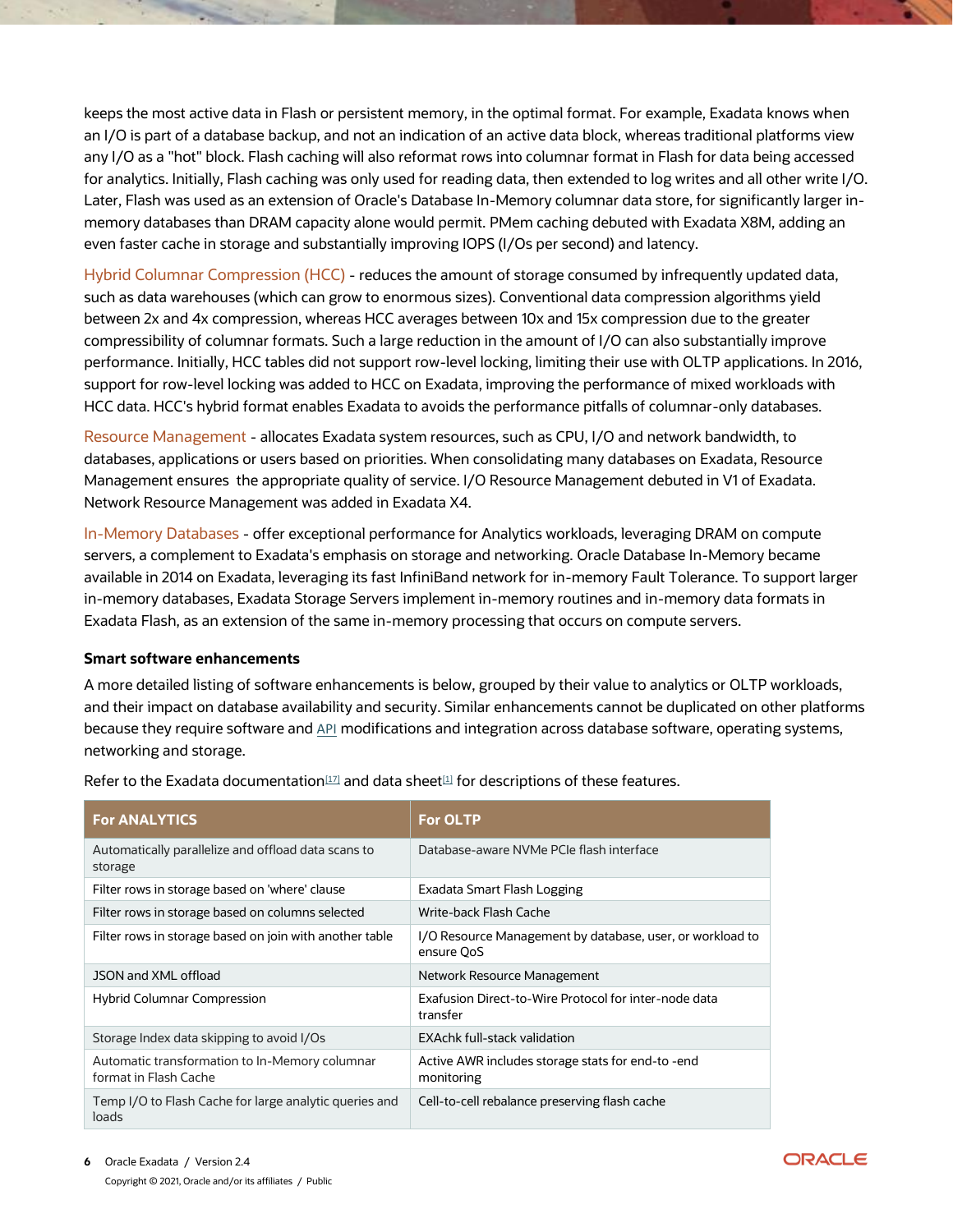| Offload index fast full scans                          | In-Memory commit cache                          |
|--------------------------------------------------------|-------------------------------------------------|
| Offload scans on encrypted data, with FIPS compliance  | Memory optimized OLTP and IoT lookups           |
| Storage offload for LOBs and CLOBs                     | Persistent memory data accelerator (PMem Cache) |
| Storage offload for min/max operations                 | Persistent memory commit accelerator (PMem Log) |
| Data Mining offload                                    | Database-specific control of PMem usage         |
| All ports active InfiniBand messaging                  | Cell-to-cell rebalance preserves PMem Cache     |
| Reverse offload to DB servers if storage CPUs are busy | Smart Flash Log write-back                      |
| Just in time smart columnar decryption                 |                                                 |
| Smart aggregation with columnar cache                  |                                                 |

Fast In-Memory columnar cache creation

 $\sim$ 

| <b>For AVAILABILITY</b>                                                                     | <b>For SECURITY</b>                                                                           |
|---------------------------------------------------------------------------------------------|-----------------------------------------------------------------------------------------------|
| Instant detection of node or cell failure                                                   | Fast, hardware based (AES) encryption/decryption                                              |
| Sub-second failover of I/O on stuck disk or flash                                           | Full-stack security scanning                                                                  |
| Offload incremental backups to storage servers                                              | Minimal Linux distribution (reduced attack surface)                                           |
| Hardware Assisted Resilient Data validation (H.A.R.D.)                                      | Database and ASM-scoped security                                                              |
| Instant datafile creation                                                                   | Fast, secure eraser of disk and Flash (crypto erase)                                          |
| Prioritized rebalance of critical files                                                     | InfiniBand partitioning                                                                       |
| Automatic hard disk scrub and repair                                                        | Audit record of all logons and configuration changes                                          |
| Power-cycle failed drives to eliminate false drive<br>failures                              | Firewall-protected Exadata Storage Servers secure network<br>access                           |
| Avoid reading disks predicted to fail                                                       | <b>IPV6</b> support                                                                           |
| Cell software transparent restart                                                           | Restricting the binaries used to boot the system with Secure<br><b>Boot</b>                   |
| Flash and disk life cycle management alert                                                  | Integrated Lights Out Management (ILOM) of database and<br>storage servers                    |
| Prevent shutdown if mirror server is down                                                   | Comprehensive monitoring and auditing at the server,<br>network, database, and storage layers |
| Automatic Software Updates on an entire fleet of<br>Exadata systems with a single operation | Advanced Intrusion Detection Environment (AIDE)                                               |
| Hot pluggable Flash cards                                                                   | FIPS 140-2 certification                                                                      |
| Automatic monitoring of CPU, network and memory<br>using Machine Learning                   | PCI-DSS compliance                                                                            |
| Exadata I/O latency capping                                                                 | Least privilege: processes run with the lowest privileges<br>needed to perform a task         |
| Exadata Storage Server I/O timeout threshold                                                | Highly restrictive password enforcement                                                       |
| Automatic identification of underperforming disks                                           | Secure computing filter to restrict system calls                                              |
| Automatic rebalance on disks predicted to fail                                              | Isolation policies to secure network traffic, databases and<br>storage                        |
| Exadata storage snapshots                                                                   | Secure RDMA fabric isolation                                                                  |
| Cell-to-cell rebalance to preserve Flash Cache<br>population                                | Multi-pass secure erase of disks and flash                                                    |
| Prefetch OLTP data into secondary mirror Flash Cache                                        | Securing Storage Server Software processes with memory<br>protection keys                     |
| Online Linux patching (Ksplice)                                                             |                                                                                               |



œ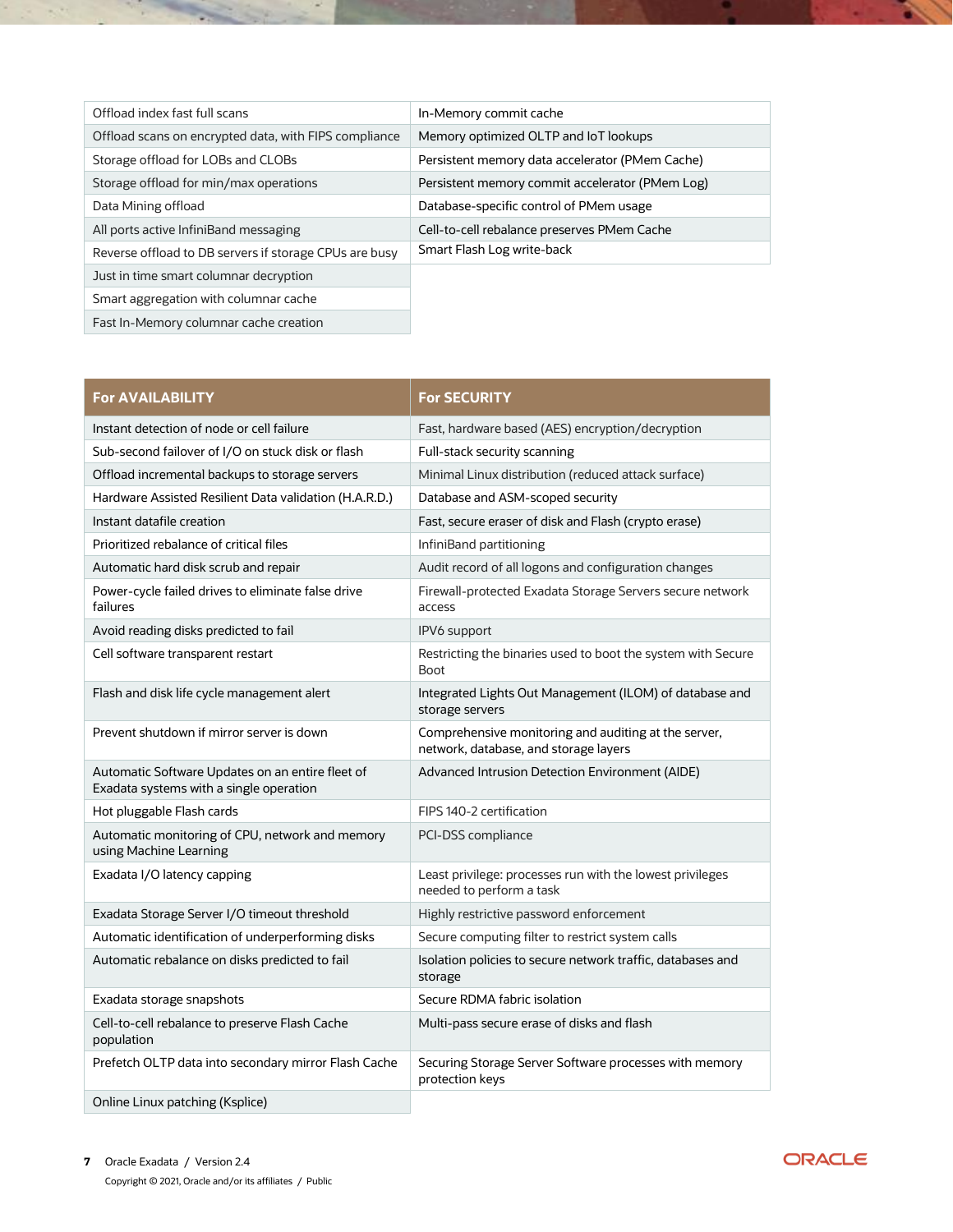### **Database Software**

Exadata compute servers run the [Oracle Linux](https://en.wikipedia.org/wiki/Oracle_Linux) 7 operating system and Oracle Database 11g Release 2 Enterprise Edition through Oracle Database 19c (Oracle's Long Term Support release), and now Oracle Database 21c Enterprise Edition.

Oracle Database is also known as the Oracle Converged Database – a term used describe the multi-data model storage and processing support Oracle has built into Oracle Database over the past several decades. Exadata provides optimizations for many of the data types and processing methods in the Oracle Converged Database, such as JSON and XML Offload, and Data Mining Scoring on the Exadata Storage Servers, that enhance performance of applications that use both relational and non-relational data types.

Exadata system resources can be optionally virtualized using the Xen-based Oracle VM (prior to X8M) or KVM-based Oracle VM (X8M and later). All Oracle Database options, such as Real Application Clusters, Multitenant, Database In-Memory, Advanced Compression, Advanced Security, Partitioning, Active Data Guard and others are optionally available with Exadata. Applications that are certified to a supported version of the Oracle Database are automatically compatible with Exadata. No additional modifications or certifications are required $^{\text{\tiny{[18]}}}$ .

The same database software that runs on Exadata on-premises will run in the Exadata Cloud Service and Exadata Cloud@Customer. In addition, on-premises software licenses are eligible for the BYOL[19] (Bring Your Own License) transfer into the Oracle Cloud or Cloud@Customer.

#### **Networking**

Exadata X8M and later provides high-speed networks for internal and external connectivity. A 100 gigabits per second (100 Gbit/s) active/active RDMA over Converged Ethernet (RoCE) fabric is used for internal connectivity between compute and storage servers, and 25 and 10 Gbit/s Ethernet ports are included for data center connectivity. The RoCE fabric is also used as the cluster interconnect between compute servers. Previous generations of Exadata featured 40 gigabits per second (40 Gbit/s) InfiniBand network for internal connectivity. Because Oracle controls the entire hardware and software architecture of Exadata, introducing newer technologies, such as the RoCE fabric can be achieved transparently without encumbering customers with integration and testing that comes with such change.

Exadata uses a custom-designed, database-oriented protocol over the Ethernet fabric to achieve higher performance. It makes extensive use of [Remote Direct Memory Access](https://en.wikipedia.org/wiki/Remote_direct_memory_access) to improve efficiency by avoiding operating system overhead and extra copies when moving data between servers. Exadata also implements a direct-to-wire protocol<sup>[20]</sup> that allows the database to communicate directly to the RoCE hardware.

Exadata also takes advantage of RoCE Class of Service in its Network Resource Management¤si feature to prioritize important traffic across the network. In this feature the Oracle Database software tags network messages that require low latency, such as transaction commits, lock messages and I/O operations issued by interactive users, enabling them to overtake messages issued by less critical high-throughput workloads such as reporting and batch. The result is analogous to how an emergency vehicle with its siren on is able to move more quickly through heavy traffic - highpriority network messages are moved to the front of the server, network switch, and storage queues, bypassing lower-priority messages and resulting in shorter and more predictable response times.

#### **Management Software**

Oracle Enterprise Manager Cloud Control (EM) manages Oracle software and hardware, including the Exadata Database Machine. EM integrates with the built-in Exadata management tooling, as well as with customers' existing systems management and helpdesk tools. The Exadata plug-in for EM provides an integrated view of compute servers, storage servers, switches, and topology. It also provides discovery, monitoring and alerting capability for Exadata systems management.

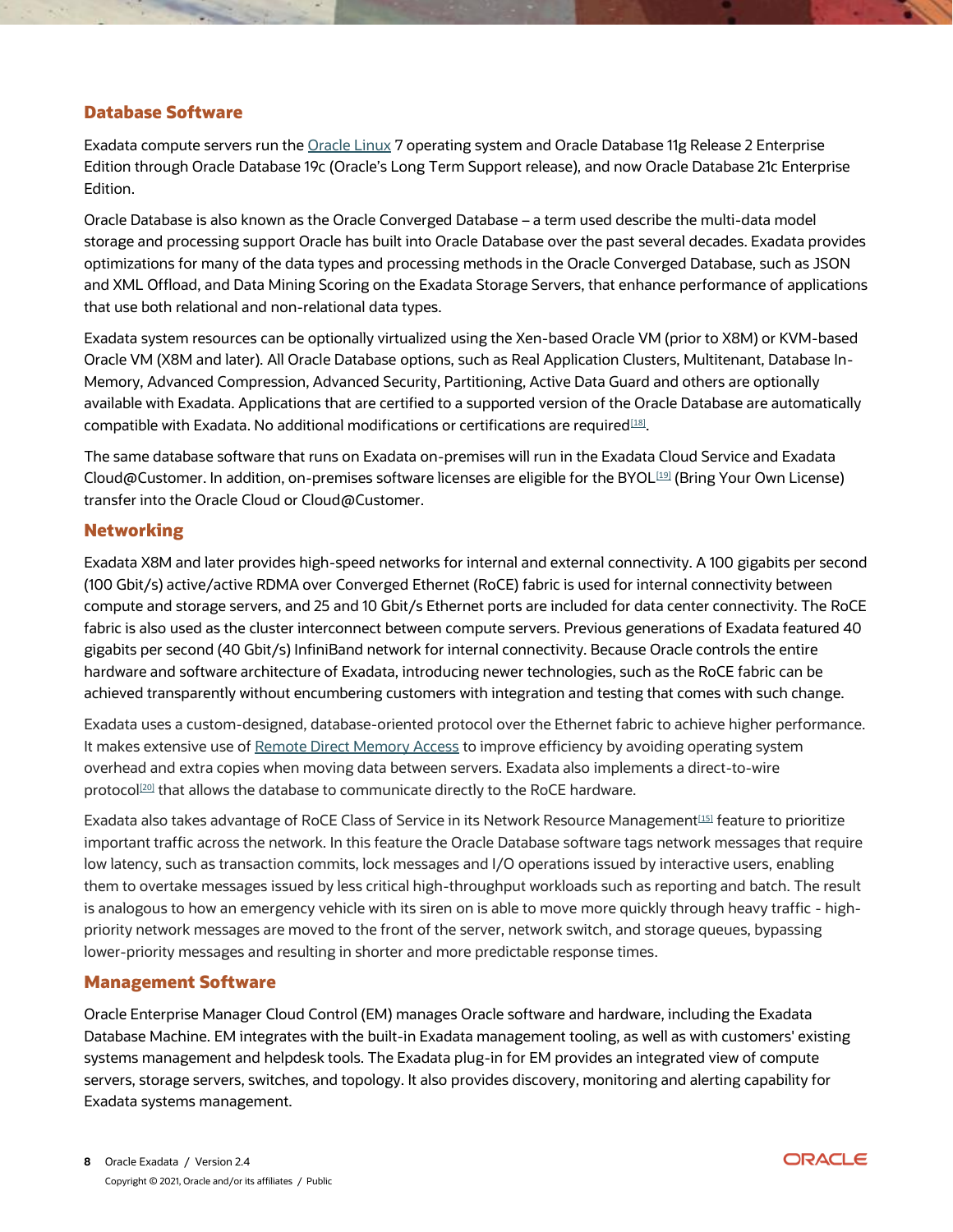The Exadata Cloud Service and Exadata Cloud@Customer platforms are managed by Oracle, while customers control and manage the software and databases running on the compute servers. Exadata Cloud platforms include a webbased provisioning wizard through which customers can quickly provision their chosen Exadata system and subsequently their database instances. Customers also perform familiar database administration and OS administration tasks aided by cloud automation for backup, patching, and upgrades.

### **Hardware**

Exadata is available in two models: one based on two[-socket](https://en.wikipedia.org/wiki/CPU_socket) compute servers and the other based on eight[socket](https://en.wikipedia.org/wiki/Cpu_socket) compute servers. The two models differ only in the hardware used for the compute servers. The networking, storage servers and software are the same in both models.

#### **Exadata Database Servers**

The most recent Oracle Exadata Database Machine is the X9M<sup>[21]</sup> generation, introduced in September 2021.

The X9M-2 compute servers feature a small form factor, 1 RU (Rack Unit) in height. They employ 2-socket Intel Xeon processors; each socket with 32 compute cores for 64 total cores per compute server. Memory starts at 512 gigabytes (GB) and can be expanded to 2 terabytes (TB).

The Exadata Database Machine base configuration has 2 compute servers and 3 storage servers, referred to as a Quarter Rack. The same hardware is also available in an Eighth Rack configuration with half of the processing and half of the storage capacity. As the database workload and/or data size increases, additional compute and storage servers may be added to increase the volume of work performed in parallel, using Exadata's Elastic Configuration.

The X8M-8 compute server (continued from the X8M-8 Exadata Database Machine) uses eight-socket compute servers that consume 5 RU in height, have higher memory capacity at 3 to 6 TB per server, and contains 192 compute cores. This allows large database workloads to easily [scale-up](https://en.wikipedia.org/wiki/Scalability) within a compute server while still supporting Exadata's [scale-out](https://en.wikipedia.org/wiki/Scalability) expandability across multiple servers. The larger memory capacity of the X8M-8 also favors In-Memory Databases and very large OLTP, consolidation, and data warehouse workloads. Like the X9M-2, the Exadata X9M-8 base configuration has 2 compute servers and 3 storage servers, however consumes a half rack of space. Additional compute and storage servers may be added until the rack is full.

#### **Exadata Storage Servers**

There are three choices for Exadata storage servers: Extreme Flash (EF), High Capacity (HC) and Extended (XT).

The X9M-2 Extreme Flash Storage Server is all-flash storage containing 8 [PCIe](https://en.wikipedia.org/wiki/PCI_Express) flash drives for a total of 51.2 TB of raw storage capacity and 1.5 TB of persistent memory.

The X9M-2 High Capacity Storage Server contains 12 disks of 18 TB each, for a total of 216 TB of raw storage capacity, plus 25.6 TB of PCIe flash and 1.5 TB of persistent memory to cache active data blocks. Exadata's Persistent Memory Data Accelerator, Persistent Memory Commit Accelerator, Smart Flash Cache, Smart Flash Log, Columnar Flash Cache and Write Back Flash Cache features automatically tier data on persistent memory and flash.

The X9M-2 Extended Storage Server contains 12 disks, 18 TB each, for a total of 216 TB of raw storage capacity.

In addition to adding storage servers into an Exadata Database Machine base configuration, storage servers may also be acquired with or added to Exadata Storage Expansion<sup>[22]</sup> racks.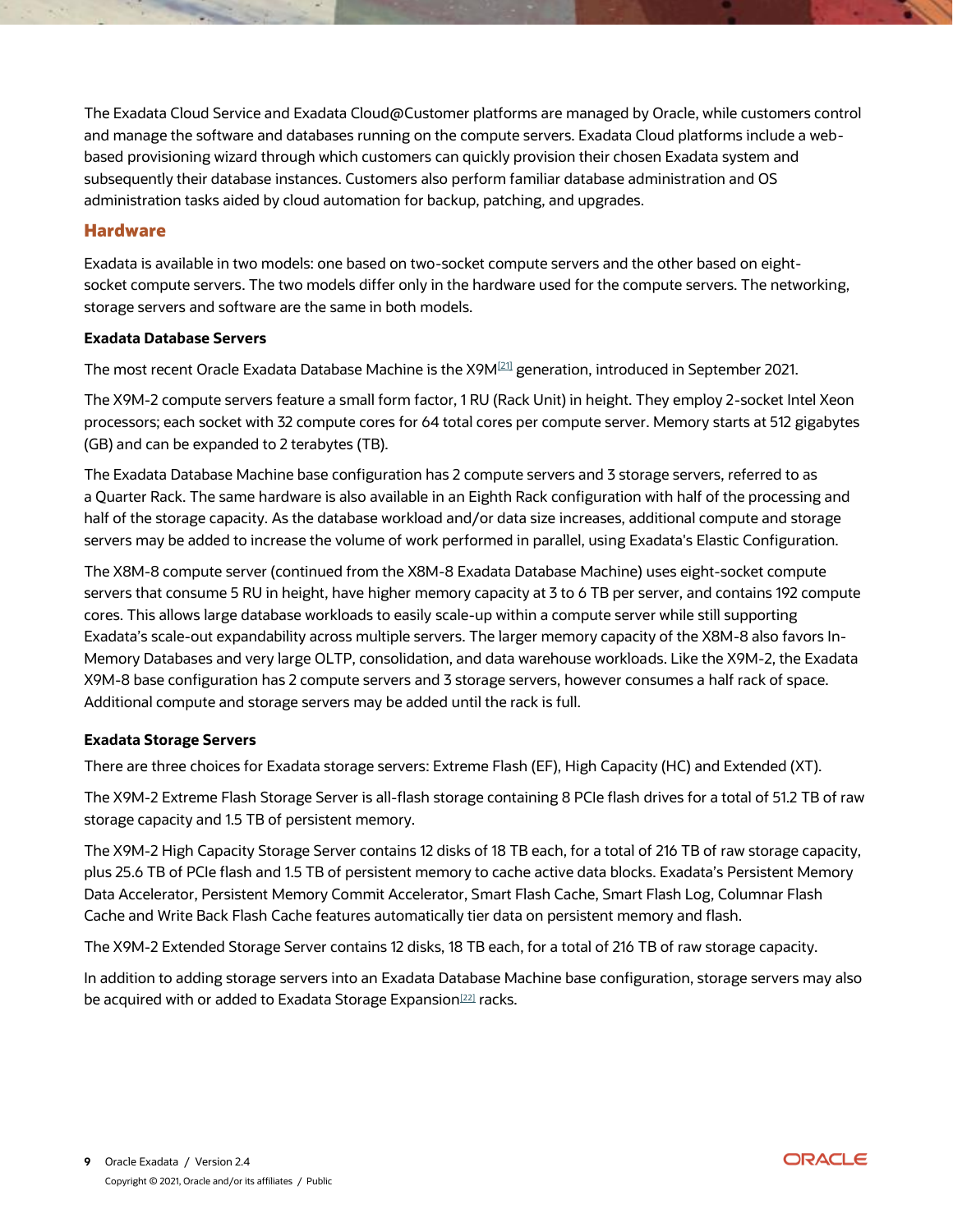Storage performance specifications for a full rack Exadata configuration are as follows:

| <b>EXADATA STORAGE SERVER</b> | <b>SCAN RATE</b> | <b>READ IOPS</b> | <b>WRITE IOPS</b> |  |
|-------------------------------|------------------|------------------|-------------------|--|
| <b>X9M-2 Extreme Flash</b>    | 1,050 GB/sec     | 27,600,000*      | 8,596,000         |  |
| <b>X9M-2 High Capacity</b>    | 630 GB/sec       | 22,400,000       | 8,596,000         |  |

\* Based on an elastic configuration of 10 compute and 12 storage servers. All other rates are based on a standard full rack configuration of 8 compute and 14 storage servers<sup>[23]</sup>

Note: IOPS = 8K I/O Operations per second from SQL

With the introduction of Exadata X8, Oracle added Exadata Storage Server Extended (XT) for low-cost storage of infrequently accessed data. The X9M-2 XT storage server contains the same disk capacity as the X9M-2 High Capacity Storage Server, but does not contain Flash storage or PMem. It also can be configured without the Exadata Storage Server Software license.

#### **Memory-level performance with shared storage**

Architects of traditional computing platforms have always had to cope with technology change affecting the design of their systems. The goal is to eliminate bottlenecks so that the storage output moves through the network and is processed by compute servers without any slowdown. Solving an imbalance generally involves adding faster or more network connections or compute servers. This was before the advent of ultra-fast PCIe [Flash memory](https://en.wikipedia.org/wiki/Flash_memory) and the [NVMe](https://en.wikipedia.org/wiki/NVM_Express) Flash interface, and before persistent memory.

Flash memory started to become mainstream in corporate computing around 2010, used as a cache in front of hard disks or as a replacement for disks entirely. Every year after that, Flash capacity and performance increased significantly. In 2017, leading-edge Flash performance crossed a threshold, where the most advanced networks were unable to match the performance of Flash, and became a substantial bottleneck. As an example, a popular all-Flash storage system with 480 Flash cards is rated at only 75 GB/s of data throughput, whereas without a network bottleneck, that many Flash cards should produce over 2,600 GB/s of data throughput. Offloading to storage in Exadata bypasses this network bottleneck by filtering out unneeded data in storage before sending the remaining data across the network. The addition of persistent memory, which is faster than Flash, increased the value of Exadata offloading even further. Note that while plugging Flash directly into a compute server removes the network bottleneck, it also removes the ability to share storage across multiple compute servers. Exadata's approach does not suffer from this limitation.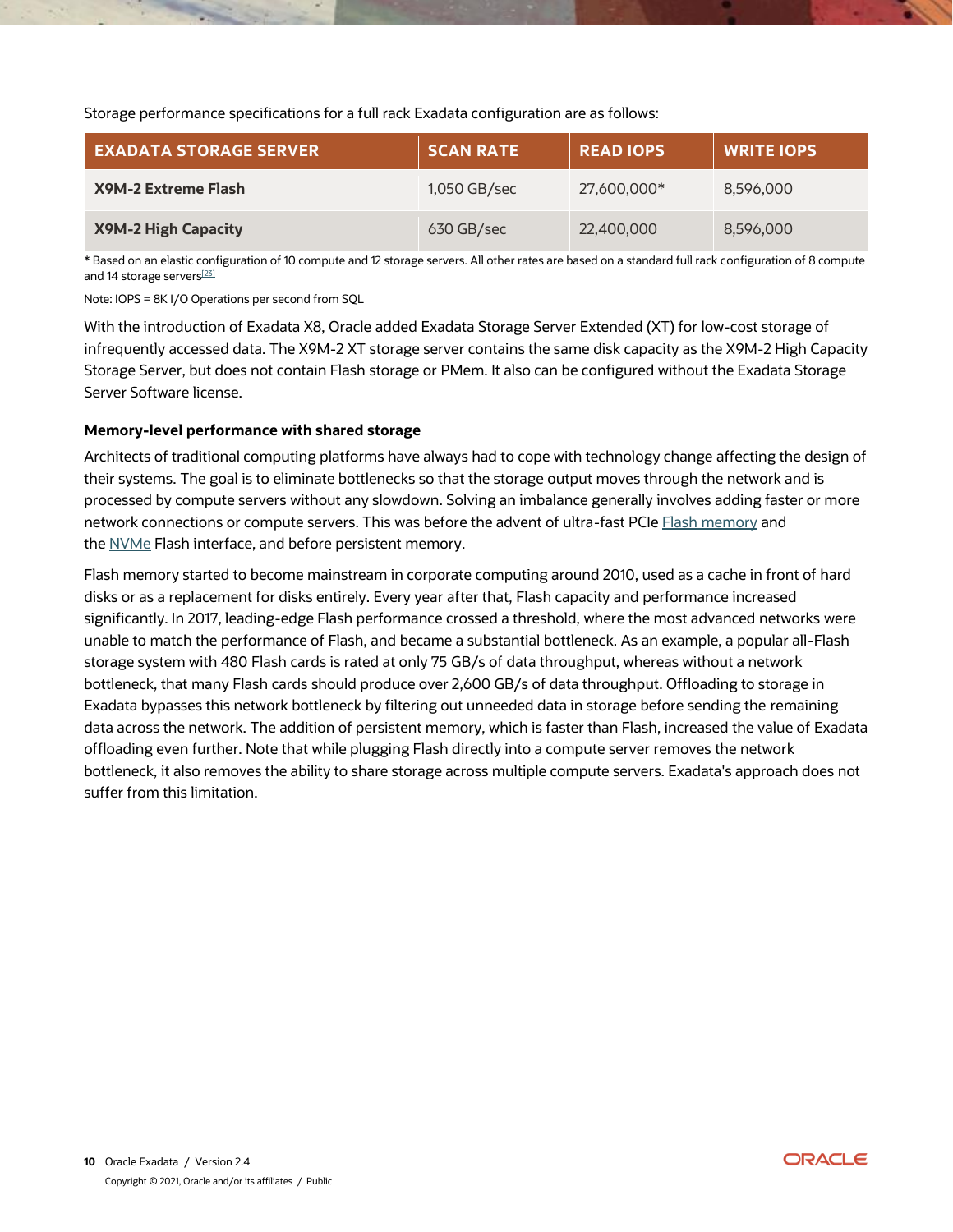# **Hardware specifications**

 $\sim 10$ 

| <b>EXADATA GENERATION</b><br>$(2-SOCKET)*$ | V <sub>1</sub> | V <sub>2</sub>          | $X2-2$                  | $X3-2$                  | $X4-2$                  | $X5-2$                  | $X6-2$                  | $X7-2$                  | $X8-2$                  | <b>X8M-2</b>            | <b>X9M-2</b>                 |
|--------------------------------------------|----------------|-------------------------|-------------------------|-------------------------|-------------------------|-------------------------|-------------------------|-------------------------|-------------------------|-------------------------|------------------------------|
| <b>Date Introduced</b>                     | Sep<br>2008    | Sep<br>2009             | Sep<br>2010             | Sep<br>2012             | Nov<br>2013             | Jan<br>2015             | Apr<br>2016             | Oct<br>2017             | Apr<br>2019             | Sep-<br>2019            | Sep<br>2021                  |
| <b>Last Ship Date</b>                      | Oct<br>2009    | Oct<br>2010             | Sep<br>2012             | Feb<br>2014             | Mar<br>2015             | Jul-<br>2016            | Nov<br>2017             | Jun<br>2019             | still<br>shipping       | still<br>shipping       | still<br>shipping            |
| <b>Specifications</b>                      | N/A            | Data<br>Sheet<br>$[24]$ | Data<br>Sheet<br>$[25]$ | Data<br>Sheet<br>$[26]$ | Data<br>Sheet<br>$[27]$ | Data<br>Sheet<br>$[28]$ | Data<br>Sheet<br>$[29]$ | Data<br>Sheet<br>$[30]$ | Data<br>Sheet<br>$[31]$ | Data<br>Sheet<br>$[66]$ | Data<br>Sheet<br>$\boxed{1}$ |
| <b>Operating System</b>                    | Linux          | Linux                   | Linux                   | Linux                   | Linux                   | Linux                   | Linux                   | Linux                   | Linux                   | Linux                   | Linux                        |
| <b>Disk Storage (raw TB)</b>               | 168            | 336                     | 504                     | 504                     | 672                     | 1344                    | 1344                    | 1680                    | 2352                    | 2352                    | 3024                         |
| <b>Flash Cache (raw TB)</b>                | N/A            | 5.3                     | 5.3                     | 22.4                    | 44.8                    | 89.6                    | 179.2                   | 358.4                   | 358.4                   | 358.4                   | 358.4                        |
| <b>Persistent Memory (TB)</b>              | N/A            | N/A                     | N/A                     | N/A                     | N/A                     | N/A                     | N/A                     | N/A                     | N/A                     | 21                      | 21                           |
| <b>Extreme Flash (raw TB)</b>              | N/A            | N/A                     | N/A                     | N/A                     | N/A                     | 179.2                   | 358.4                   | 716.8                   | 716.8                   | 716.8                   | 716.8                        |
| <b>Compute Cores</b>                       | 64             | 64                      | 96                      | 128                     | 192                     | 288                     | 352                     | 384                     | 384                     | 384                     | 512                          |
| <b>Max Memory (GB)</b>                     | 256            | 576                     | 1,152                   | 2,048                   | 4,096                   | 6,144                   | 12,288                  | 12,288                  | 12,288                  | 12,288                  | 16,384                       |
| <b>RDMA Network Fabric (Gb/s)</b>          | 20             | 40                      | 40                      | 40                      | 40                      | 40                      | 40                      | 40                      | 40                      | 100                     | 100                          |
| <b>Ethernet (Gb/sec)</b>                   | 8              | 24                      | 184                     | 400                     | 400                     | 400                     | 400                     | 800                     | 800                     | 800                     | 800                          |

\* Per 1 full rack with 8 compute servers and 14 storage servers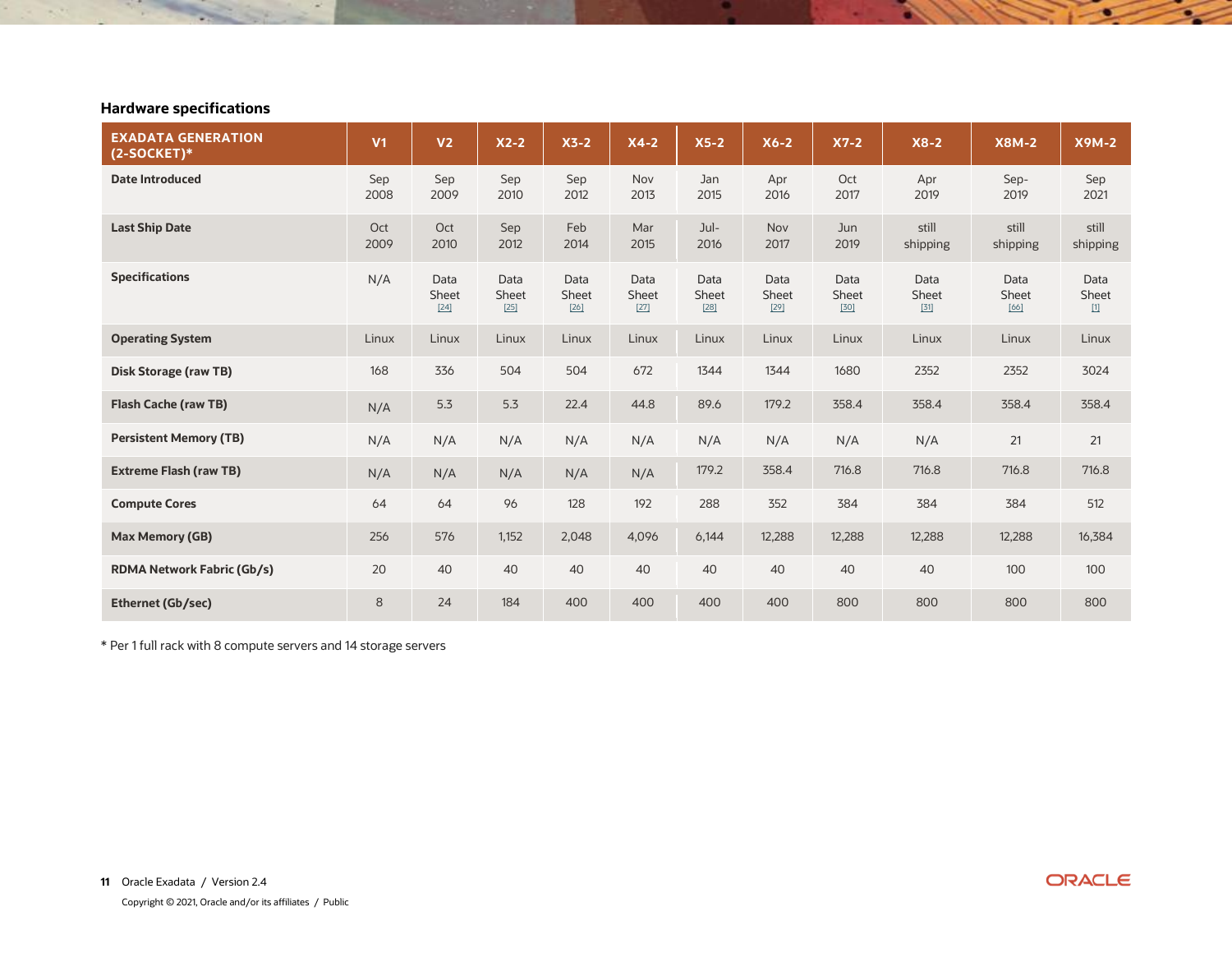| <b>EXADATA GENERATION</b><br>$(8-SOCKET)**$ | $X2-8$                  | $X3-8$                  | $X4-8$                  | $X5-8$                  | $X6-8$                  | $X7-8$                  | $X8-8$                | <b>X8M-8</b>            | <b>X9M-8</b>            |
|---------------------------------------------|-------------------------|-------------------------|-------------------------|-------------------------|-------------------------|-------------------------|-----------------------|-------------------------|-------------------------|
| <b>Date Introduced</b>                      | Sep<br>2010             | Sep<br>2012             | Jul<br>2014             | Nov<br>2015             | Apr<br>2016             | Oct<br>2017             | Apr<br>2019           | Sep-<br>2019            | Sep<br>2021             |
| <b>Last Ship Date</b>                       | Nov<br>2012             | <b>Dec</b><br>2014      | Oct<br>2015             | Mar<br>2016             | Nov<br>2017             | Jun<br>2019             | still<br>shipping     | still<br>shipping       | still<br>shipping       |
| <b>Specifications</b>                       | Data<br>Sheet<br>$[32]$ | Data<br>Sheet<br>$[33]$ | Data<br>Sheet<br>$[34]$ | Data<br>Sheet<br>$[35]$ | Data<br>Sheet<br>$[36]$ | Data<br>Sheet<br>$[37]$ | Data<br>Sheet<br>[38] | Data<br>Sheet<br>$[39]$ | Data<br>Sheet<br>$[67]$ |
| <b>Operating System</b>                     | Linux                   | Linux                   | Linux                   | Linux                   | Linux                   | Linux                   | Linux                 | Linux                   | Linux                   |
| Disk Storage (raw TB)                       | 504                     | 504                     | 672                     | 1344                    | 1344                    | 1680                    | 2352                  | 2352                    | 3024                    |
| <b>Flash Cache (raw TB)</b>                 | 5.3                     | 22.4                    | 89.6                    | 89.6                    | 179.2                   | 358.4                   | 358.4                 | 358.4                   | 358.4                   |
| <b>Persistent Memory (TB)</b>               | N/A                     | N/A                     | N/A                     | N/A                     | N/A                     | N/A                     | N/A                   | 21                      | 21                      |
| <b>Extreme Flash (raw TB)</b>               | N/A                     | N/A                     | 179.2                   | 179.2                   | 358.4                   | 716.8                   | 716.8                 | 716.8                   | 716.8                   |
| <b>Compute Cores</b>                        | 96                      | 160                     | 240                     | 288                     | 288                     | 384                     | 384                   | 384                     | 384                     |
| <b>Max Memory (TB)</b>                      | $\overline{4}$          | $\overline{4}$          | 12                      | 12                      | 12                      | 12                      | 12                    | 12                      | 12                      |
| <b>RDMA Network Fabric (Gb/s)</b>           | 40                      | 40                      | 40                      | 40                      | 40                      | 40                      | 40                    | 100                     | 100                     |
| Ethernet (Gb/sec)                           | 176                     | 176                     | 180                     | 180                     | 180                     | 540                     | 540                   | 540                     | 540                     |

\*\* Per 1 full rack with 2 compute servers and 14 storage servers

 $\sim$   $^{\circ}$ 

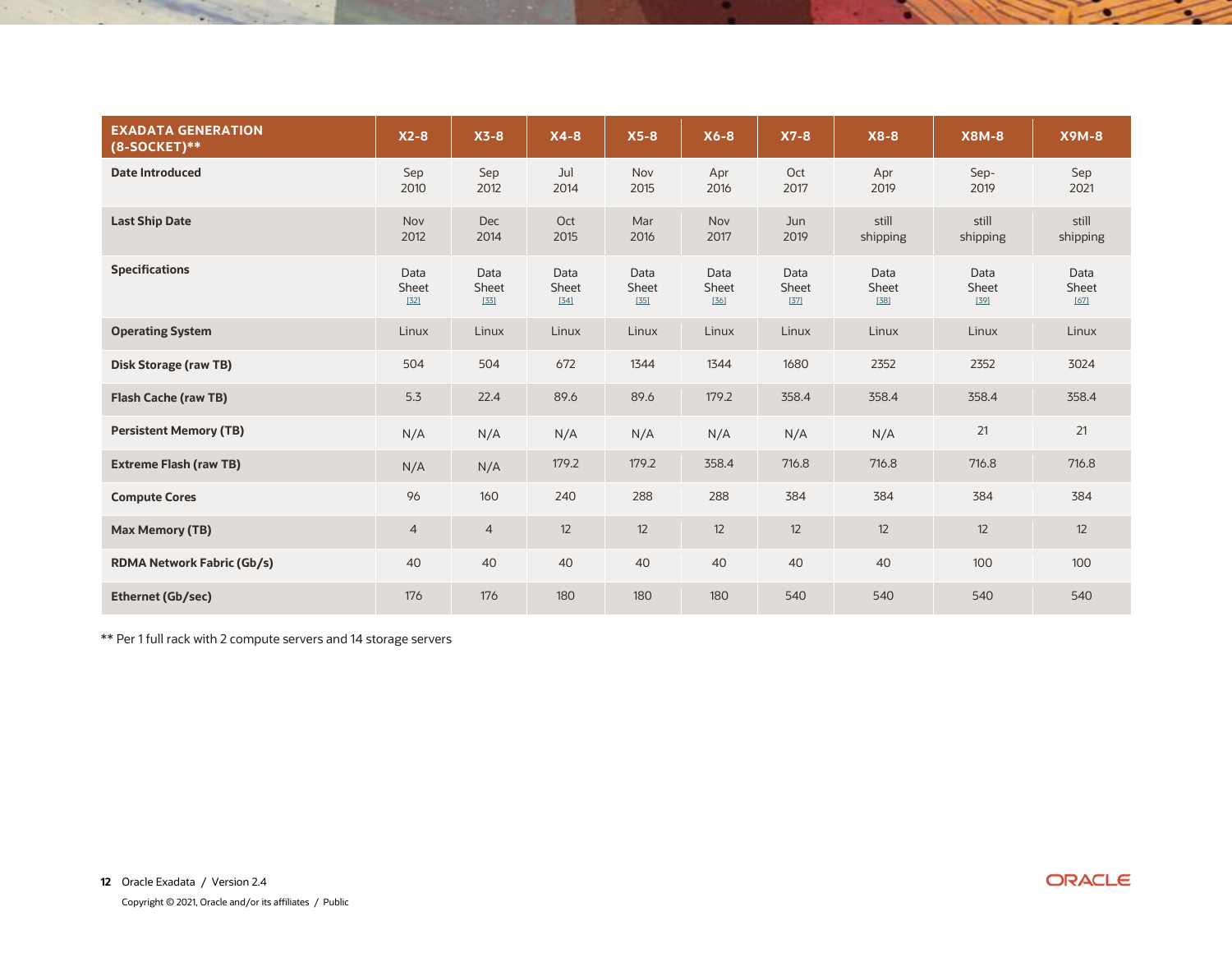# **Elastic Configurations**

Prior to the X5-2 generation, Exadata systems were only available in fixed-size configurations of Eighth, Quarter, Half and Full Rack sizes. The X5-2 Exadata release in January 2015 introduced elastic configurations. An elastic configuration has a customer-specified combination of database servers and storage servers, allowing individual storage or compute servers to be added to a base configuration until the physical rack is full.

The ratio of compute to storage servers can vary, depending on the characteristics of the intended workload. For example, an Exadata system optimized for in-memory database processing would add many compute servers, each with maximum memory. Conversely, an Exadata system optimized for a large data warehouse could add many High-Capacity storage servers. Elastic configurations may also be used to scale out earlier generation Exadata systems using the latest compatible servers. For example, X9M-2 Exadata Database and Storage Servers can be added to an existing X8M-2 Exadata Database Machine enabling customers to grow capacity as required. Exadata Database Machines have always been able to span multiple racks using the built-in internal network fabric connections extending Exadata's scale out design beyond a single physical rack.

### **Exadata Evolution**

Oracle releases a new generation of Exadata every twelve to eighteen months. At each release, Oracle refreshes most hardware components to the latest CPU processors, and memory, disk, flash and networking technologies. These hardware refreshes result in performance increases with every release. Exadata software innovations, delivered with each generation and periodically in between, consistently enhance performance, availability, security, management and workload consolidation. In October 2015, features to support the Oracle Cloud were introduced.

The evolution of Exadata is best understood through the innovations introduced in each generation.

**Exadata V1**, released in 2008, focused on accelerating data warehousing by delivering the full throughput of storage to the database. Exadata achieved this by moving database filtering operations into storage, instead of sending all data to the compute servers and filtering it there. Oracle refers to this capability as Exadata Smart Scan.[\[40\]](https://www.youtube.com/watch?v=EhAlkOQwuAM&index=2&list=PLKCk3OyNwIzsMPOS-d73HAuEbDUp9Hglq)[\[41\]](http://kerryosborne.oracle-guy.com/papers/Understanding%20Exadata%20Offloading.pdf) Exadata V1 also supported a consolidation feature for allocating I/O bandwidth between databases or workloads, called IORM (I/O Resource Manager).<sup>[\[42\]](https://docs.oracle.com/en/engineered-systems/exadata-database-machine/sagug/exadata-storage-server-iorm.html#GUID-CF1C0C2A-7E10-4DB6-8A2B-F217BD1FEC21)</sup> Exadata V1 was available in Full Rack or Half Rack sizes, and the choice of High Performance or High Capacity storage servers.

**Exadata V2**[[24](http://www.oracle.com/us/industries/healthcare/058454.pdf?ssSo%20urceSiteId=ocomjp)[\[43\]\[](https://www.oracle.com/technetwork/database/exadata/exadata-datasheet-1-129084.pdf)[44\]](https://www.youtube.com/watch?v=3WPOrdUGteE) , released in 2009, added a Quarter Rack configuration and support for OLTP workloads via [Flash](https://en.wikipedia.org/wiki/Flash_memory)  [storage](https://en.wikipedia.org/wiki/Flash_memory) and database-aware Flash Caching.<sup>[\[45\]](https://www.oracle.com/technetwork/database/exadata/exadata-smart-flash-cache-366203.pdf)</sup>

Exadata V2 also introduced Hybrid Columnar Compression to reduce the amount of storage consumed by large Data Warehouse tables.

Storage Indexes<sup>[\[46\]](https://www.youtube.com/watch?v=J64gw7Aal_c&index=1&list=PLKCk3OyNwIzsMPOS-d73HAuEbDUp9Hglq)</sup> in Exadata V2 increased performance by eliminating the need to read entire regions of storage, based on the storage server's knowledge of the values contained in the region.

**[Exadata X2-2](https://www.oracle.com/technetwork/database/exadata/dbmachine-x2-2-datasheet-175280.pdf)** [\[25\]](https://www.oracle.com/technetwork/database/exadata/dbmachine-x2-2-datasheet-175280.pdf), the third generation, was released in 2010 and a second model of Exadata, **Exadata X2-8**[\[32\]](https://www.oracle.com/technetwork/database/exadata/dbmachine-x2-8-datasheet-173705.pdf) **,** was introduced. The X2-8 and subsequent "8 socket" Exadata models feature Intel processors targeted at large memory, [scale-up](https://en.wikipedia.org/wiki/Scalability) workloads. The use of Flash storage beyond caching began in this release with a Smart Flash Logging[\[47\]\[](https://www.youtube.com/watch?v=_2AyotxL0N8&index=3&list=PLKCk3OyNwIzsMPOS-d73HAuEbDUp9Hglq)[48\]](https://en.wikipedia.org/w/index.php?title=Oracle_Exadata&oldid=916670351#cite_note-59) feature. Support for 10 Gigabit per second (Gb/sec) Ethernet connectivity was also added.

Exadata X2-2 also encouraged data security through encryption with the incorporation of hardware decryption $499$ , which largely eliminated the performance overhead of software decryption.

A Storage Expansion Rack[\[50\]](https://www.oracle.com/technetwork/database/exadata/exadata-storage-expansion-x7-2-ds-4428337.pdf) based on Exadata X2-2 was added in 2011 to accommodate large, fast-growing data warehouses and archival databases. All subsequent 2-socket Exadata generations have included a new Storage Expansion Rack.

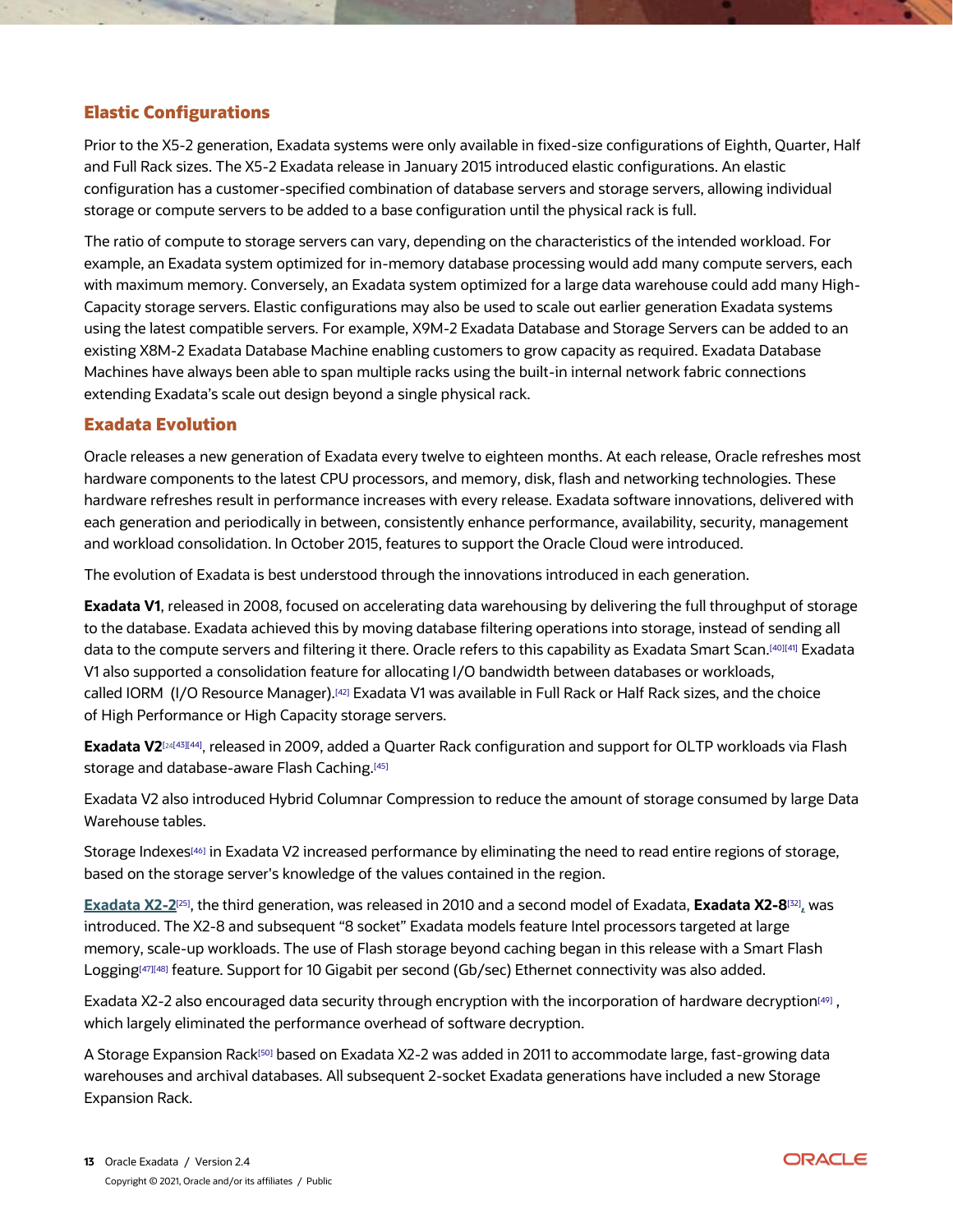**[Exadata X3-2](https://www.oracle.com/technetwork/database/exadata/exadata-dbmachine-x3-2-ds-1855384.pdf)** [\[51\]](https://en.wikipedia.org/w/index.php?title=Oracle_Exadata&oldid=916670351#cite_note-:12-62) and **[X3-8](https://www.oracle.com/technetwork/database/exadata/exadata-dbmachine-x3-8-ds-1855388.pdf)** were released in 2012, including a new Eighth Rack X3-2 entry-level configuration. Flash storage capacity quadrupled and OLTP write throughput reportedly increased by 20x via the Write-Back Flash Cache feature.

A number of availability enhancements were added, bypassing slow or failed storage media<sup>[\[52\]](https://www.youtube.com/watch?v=4ScPLSbapS0&index=6&list=PLKCk3OyNwIzsMPOS-d73HAuEbDUp9Hglq)</sup>, reducing the duration of storage server brownouts and simplifying replacement of failed disks.

**[Exadata X4-2](https://www.oracle.com/a/otn/docs/exadata-x4-2-ds.pdf)** was released in 2013. Flash capacity doubled and Flash compression was added, effectively doubling capacity again. Network Resource Management[\[15\]](https://www.youtube.com/watch?v=5SWPA3FA-HQ&index=5&list=PLKCk3OyNwIzsMPOS-d73HAuEbDUp9Hglq) was introduced, automatically prioritizing critical messages. InfiniBand bandwidth doubled with support for active/active connections.

**[Exadata X4-8](http://www.oracle.com/technetwork/database/exadata/exadatax4-8datasheet-2243041.pdf)** released in 2014, adding Capacity on Demand[\[53\]](https://docs.oracle.com/en/engineered-systems/exadata-database-machine/dbmli/exadata-capacity-on-demand.html#GUID-A98ABB53-2AF0-4046-84E1-99E3DF69BD72) licensing, I/O latency capping and timeout thresholds.

**[Exadata X5-2](https://www.oracle.com/a/otn/docs/exadata-x5-2-ds.pdf)** and **[X5-8](https://www.oracle.com/technetwork/database/exadata/exadata-x5-8-ds-2745934.pdf)** were released in 2015 with a major set of enhancements. Flash and disk capacity doubled. Elastic configurations[\[54\]](https://docs.oracle.com/en/engineered-systems/exadata-database-machine/dbmso/exadata-elastic-configurations.html#GUID-5C9308D2-10D4-4958-B079-2E214EC1B2A0) were introduced to enable expansion one server at a time. Virtualization was added as an option to Exadata along with Trusted Partitions<sup>[\[55\]](https://blogs.oracle.com/exadata/controlling-software-costs-on-exadata)</sup> for flexible licensing within a virtual machine. Database snapshots<sup>[\[56\]](https://www.oracle.com/technetwork/database/exadata/learnmore/exadata-database-copy-twp-2543083.pdf)</sup> on Exadata storage enabled efficient development and testing. Oracle Database In-Memory on Exadata included Fault Tolerant[\[57\]\[](https://en.wikipedia.org/w/index.php?title=Oracle_Exadata&oldid=916670351#cite_note-69)[58\]](https://en.wikipedia.org/w/index.php?title=Oracle_Exadata&oldid=916670351#cite_note-70)redundancy. The High Performance Exadata storage servers were replaced with all-Flash (Extreme Performance) storage servers and Exadata became the first major vendor to adopt the [NVMe](https://en.wikipedia.org/wiki/NVM_Express) Flash interface. Columnar Flash cache was introduced to automatically reformat analytics data into columnar format in Flash. [IPv6](https://en.wikipedia.org/wiki/IPv6) support was completed. Exadata Cloud Service<sup>[\[59\]](https://www.oracle.com/technetwork/database/exadata/exadataservice-ds-2574134.pdf)</sup> was launched on the Oracle Cloud.

**[Exadata X6-2](https://www.oracle.com/technetwork/database/exadata/exadata-x6-2-ds-2968790.pdf)** and **[X6-8](https://www.oracle.com/technetwork/database/exadata/exadata-x6-8-ds-2968796.pdf)** were released in 2016. Flash capacity doubled. Exafusion Direct-to-Wire protocol[\[60\]](https://www.youtube.com/watch?v=OMZogy7rkoI&index=9&list=PLKCk3OyNwIzsMPOS-d73HAuEbDUp9Hglq) reduced messaging overhead in a cluster and Smart Fusion Block Transfe[r\[61\]](https://www.youtube.com/watch?v=iBrfdAFVhNk&list=PLKCk3OyNwIzsMPOS-d73HAuEbDUp9Hglq&index=4) eliminated log write delays for OLTP applications in a cluster. Exadata Cloud@Customer debuted, enabling Oracle Cloud benefits within corporate data centers.

**[Exadata X7-2](https://www.oracle.com/technetwork/database/exadata/exadata-x7-2-ds-3908482.pdf)** and **[X7-8](https://www.oracle.com/technetwork/database/exadata/exadata-x7-8-ds-3938980.pdf)** were released in 2017[\[62\]](https://video.oracle.com/detail/videos/featured-videos/video/5591322770001) . Flash capacity doubled. Flash cards became hot-pluggable for online replacement. 10 Terabyte (TB) disk drives debuted along with 25 Gb/sec Ethernet connectivity. Oracle Database In-Memory processing was extended into Flash storage, and storage server DRAM was utilized for faster OLTP.

**[Exadata X8-2](https://www.oracle.com/technetwork/database/exadata/exadata-x8-2-ds-5444350.pdf)** and **[X8-8](https://www.oracle.com/a/ocom/docs/engineered-systems/exadata/exadata-x8-8-ds.pdf)** were released in April 2019. Exadata Storage Server Extended (XT) was introduced for lowcost storage of infrequently accessed data. 14 Terabyte (TB) disk drives debuted along with 60% more compute cores in Exadata storage servers. Machine Learning algorithms were added that automatically monitor CPU, network and memory to detect anomalies such as stuck processes, memory leaks and flaky networks, and to automatically create (Auto index), rebuild or drop indexes. Optimizer statistics are also gathered in real-time as DML executes. For enhanced security, Advanced Intrusion Detection Environment (AIDE) was added to detect and alert when unknown changes to system software are made.

**[Exadata X8M-2](https://www.oracle.com/a/ocom/docs/engineered-systems/exadata/exadata-x8m-2-ds.pdf) [\[66\]](https://www.oracle.com/a/ocom/docs/engineered-systems/exadata/exadata-x8m-2-ds.pdf)** and **[X8M-8](https://www.oracle.com/a/ocom/docs/engineered-systems/exadata/exadata-x8m-8-ds.pdf)** were released in September, 2019. Substantial performance increases[\[63\]](https://www.oracle.com/corporate/pressrelease/oow19-oracle-unleashes-worlds-fastest-database-machine-091619.html) resulted from the addition of [Intel Optane DC Persistent Memory](https://en.wikipedia.org/wiki/3D_XPoint) in Exadata Storage Servers, and a new 100 Gbit/s internal network fabric based on RoCE (RDMA over Converged Ethernet), replacing the previous InfiniBand fabric. These changes increased Read I/O throughput by 2.5x and lowered I/O latency 10x. In addition. a new KVM based virtual machine replaced the previous Xen based one, doubling the amount of memory available to a guest VM.

<span id="page-13-0"></span>**[Exadata X9M-2](https://www.oracle.com/a/ocom/docs/engineered-systems/exadata/exadata-x9m-2-ds.pdf)<sup>[\[1\]](https://www.oracle.com/a/ocom/docs/engineered-systems/exadata/exadata-x8m-2-ds.pdf)</sup>** and **[X9M-8](https://www.oracle.com/a/ocom/docs/engineered-systems/exadata/exadata-x8m-2-ds.pdf)**<sup>[67]</sup> were released in September 2021 and includes the latest generation of Intel Optane Persistent Memory and PCIe Gen 4 which led to significant performance gains over the previous generation. OLTP Read I/O throughput increased a further 1.6x and the 1TB/s Smart Scan threshold was crossed within a single rack.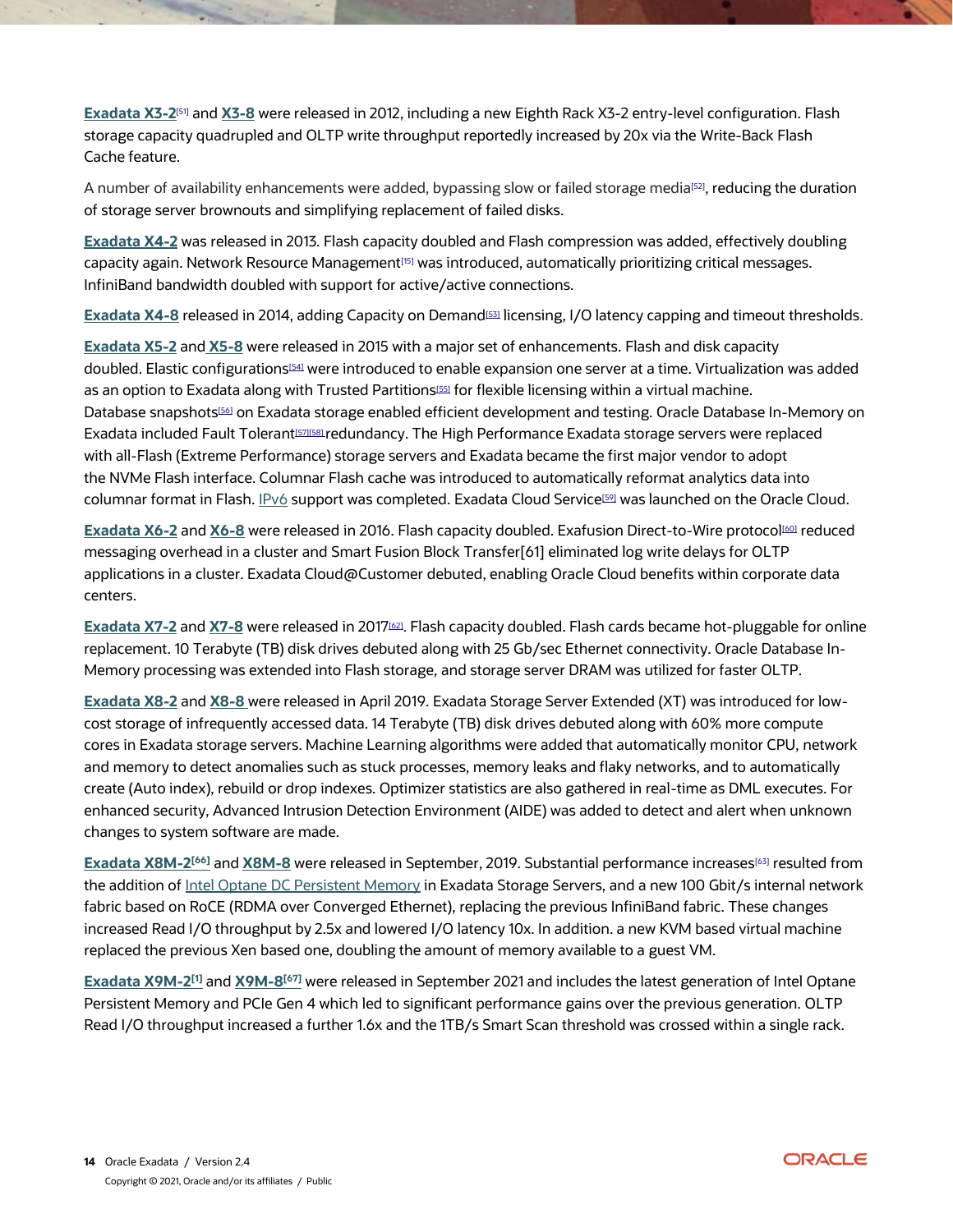#### **References**

- 1. [Data Sheet: Oracle Exadata X9M-2](https://www.oracle.com/a/ocom/docs/engineered-systems/exadata/exadata-x9m-2-ds.pdf) (PDF).
- 2. Loaiza, J., et al. [Oracle Exadata: World's Fastest Database Machine](https://www.youtube.com/watch?v=ZHlFDgci9Fc) (video), August 2011.
- 3. Umamageswaran, K. and Goindi, G[. Oracle Exadata: Architecture and Internals Technical Deep Dive](https://www.oracle.com/technetwork/database/exadata/trn4113-exadatadeepdive-5187039.pdf) (PDF), October 2018.
- 4. [Oracle Exadata System Software User's Guide 19.3.0.](https://www.oracle.com/pls/topic/lookup?ctx=en/engineered-systems/exadata-database-machine&id=SAGUG20314)
- 5. [Exadata Turns 10.](https://siliconangle.com/2019/06/20/oracles-pioneering-database-machine-exadata-turns-10-exclusive-look-ahead/) siliconangle.com, June 2019
- 6. Hollis, C., [Chuck's Blog: Grown-up IT for Grown-Up Applications,](http://chucksblog.typepad.com/chucks_blog/2015/09/grown-up-it-for-grown-up-applications.html) September 2015.
- 7. [Oracle Database Exadata Cloud Service Technical Data Sheet](https://www.oracle.com/technetwork/database/exadata/exadataservice-ds-2574134.pdf) (PDF).
- 8. Spendolini, Brian, [Oracle Database Exadata Cloud Service: A Beginner's Guide.](https://www.amazon.com/Oracle-Database-Exadata-Cloud-Service-ebook/dp/B07JH7JY83) McGraw-Hill, November 2018.
- 9. [Oracle Gen 2 Exadata Cloud@Customer](https://www.oracle.com/a/ocom/docs/engineered-systems/exadata/gen2-exacc-ds.pdf) (PDF).
- 10. [Oracle Cloud@Customer Data Sheet and Resources.](https://www.oracle.com/cloud/paas/oracle-cloud-at-customer/resources.html)
- 11. [Exadata Customer Success Stories.](https://www.oracle.com/search/customers?Ntt=exadata&Dy=1&Nty=1&Ntk=S1)
- 12. [Gartner Peer Insights: Oracle Exadata Database Machine.](https://www.gartner.com/reviews/market/data-warehouse-solutions/vendor/oracle/product/oracle-exadata-database-machine) Gartner peer insights.
- 13. [Data Sheet: Oracle Database In-Memory](http://www.oracle.com/technetwork/database/options/database-in-memory-ds-2210927.pdf) (PDF). Oracle Technology Network.
- 14. [A Technical Overview of the Oracle Exadata Database Machine and Exadata Storage Server\(](https://www.oracle.com/technetwork/database/exadata/exadata-technical-whitepaper-134575.pdf)PDF).
- 15. Loaiza, J. [Guaranteeing Fast Response for OLTP Messages](https://www.youtube.com/watch?v=5SWPA3FA-HQ&index=5&list=PLKCk3OyNwIzsMPOS-d73HAuEbDUp9Hglq) (video), July 2016.
- 16. Rivenes, A[. Columnar Formats in](https://blogs.oracle.com/in-memory/columnar-formats-in-exadata-flash-cache) Exadata Flash Cache. Oracle blogs, October 2017.
- 17. [Oracle Exadata Database Machine Documentation Release 19.3.](https://docs.oracle.com/en/engineered-systems/exadata-database-machine/index.html)
- 18. [Oracle Exadata Statement of Direction](https://www.oracle.com/technetwork/database/exadata/exadata-statementofdirection-2417679.pdf) (PDF), October 2019.
- 19. [Oracle Cloud Pricing.](https://www.oracle.com/cloud/pricing.html)
- 20. Loaiza, Juan. [Direct Access from Database to Network for Much Faster OLTP,](https://www.youtube.com/watch?v=OMZogy7rkoI&index=9&list=PLKCk3OyNwIzsMPOS-d73HAuEbDUp9Hglq) July 2016.
- 21. Loaiza, Juan. [Introducing Oracle Exadata X8M,](https://video.oracle.com/detail/video/6086091482001) September 2019.
- 22. [Data Sheet: Oracle Exadata Storage Expansion Rack X8-2](https://www.oracle.com/technetwork/database/exadata/exadata-storage-expansion-x8-ds-5444368.pdf) (PDF).
- 23. [Oracle Exadata Configuration Assistant \(OECA\).](http://www.oracle.com/technetwork/database/exadata/oeca-download-2817713.html)
- 24. [Data Sheet: Sun Oracle Database Machine](http://www.oracle.com/us/industries/healthcare/058454.pdf?ssSo%20urceSiteId=ocomjp) (PDF).
- 25. [Data Sheet: Oracle Exadata Database Machine X2-2](http://www.oracle.com/technetwork/database/exadata/dbmachine-x2-2-datasheet-175280.pdf) (PDF).
- 26. [Data Sheet: Oracle Exadata Database Machine X3-2](http://www.oracle.com/technetwork/database/exadata/exadata-dbmachine-x3-2-ds-1855384.pdf) (PDF).
- 27. [Data Sheet: Oracle Exadata Database Machine X4-2](https://www.oracle.com/a/otn/docs/exadata-x4-2-ds.pdf) (PDF).
- 28. [Data Sheet: Oracle Exadata Database Machine X5-2](https://www.oracle.com/a/otn/docs/exadata-x5-2-ds.pdf) (PDF).
- 29. [Data Sheet: Oracle Exadata Database Machine X6-2](http://www.oracle.com/technetwork/database/exadata/exadata-x6-2-ds-2968790.pdf) (PDF).
- 30. [Data Sheet: Oracle Exadata Database Machine X7-2](https://www.oracle.com/technetwork/database/exadata/exadata-x7-2-ds-3908482.pdf) (PDF).
- 31. [Data Sheet: Oracle Exadata Database Machine X8-2](https://www.oracle.com/technetwork/database/exadata/exadata-x8-2-ds-5444350.pdf) (PDF).
- 32. [Data Sheet: Oracle Exadata Database Machine X2-8](http://www.oracle.com/technetwork/database/exadata/dbmachine-x2-8-datasheet-173705.pdf) (PDF).
- 33. [Data Sheet: Oracle Exadata Database Machine X3-8](http://www.oracle.com/technetwork/database/exadata/exadata-dbmachine-x3-8-ds-1855388.pdf) (PDF).
- 34. [Data Sheet: Oracle Exadata Database Machine X4-8](http://www.oracle.com/technetwork/database/exadata/exadatax4-8datasheet-2243041.pdf) (PDF).
- 35. [Data Sheet: Oracle Exadata Database Machine X5-8](http://www.oracle.com/technetwork/database/exadata/exadata-x5-8-ds-2745934.pdf) (PDF).
- 36. [Data Sheet: Oracle Exadata Database Machine X6-8](http://www.oracle.com/technetwork/database/exadata/exadata-x6-8-ds-2968796.pdf) (PDF).
- 37. [Data Sheet: Oracle Exadata Database Machine X7-8](http://www.oracle.com/technetwork/database/exadata/exadata-x7-8-ds-3938980.pdf) (PDF).
- 38. [Data Sheet: Oracle Exadata Database Machine X8-8](https://www.oracle.com/a/ocom/docs/engineered-systems/exadata/exadata-x8-8-ds.pdf) (PDF).
- 39. [Data Sheet: Oracle Exadata Database Machine X8M-8](https://www.oracle.com/a/ocom/docs/engineered-systems/exadata/exadata-x8m-8-ds.pdf) (PDF).
- 40. Loaiza, J. [Exadata Smart Scan: Moving Queries to Data is Required to Realize Flash Performance](https://www.youtube.com/watch?v=EhAlkOQwuAM&index=2&list=PLKCk3OyNwIzsMPOS-d73HAuEbDUp9Hglq) (video), July 2018.
- 41. Osborne, Kerry. [Understanding Exadata Offloading](http://kerryosborne.oracle-guy.com/papers/Understanding%20Exadata%20Offloading.pdf) (PDF). Kerry Osborne's Oracle Blog, August 2011.
- 42. Fusek and Spiller[. Oracle Exadata System Software User's Guide, \(20.1.0\).](https://docs.oracle.com/cd/E80920_01/SAGUG/exadata-storage-server-iorm.htm#SAGUG20421)
- 43. [Data Sheet: Sun Oracle Exadata Storage Server](https://www.oracle.com/technetwork/database/exadata/exadata-datasheet-1-129084.pdf) (PDF).
- 44. [Oracle and Sun Unveil Exadata Version 2](https://www.youtube.com/watch?v=3WPOrdUGteE) (video), Sept 2009
- 45. Subramaniam, M[. Exadata Smart Flash Cache Features and the Oracle Exadata Database Machine](http://www.oracle.com/technetwork/database/exadata/exadata-smart-flash-cache-366203.pdf) (PDF), December 2013.
- 46. Loaiza, J. [Storage Indexes: By Understanding Data, Exadata Can Radically Reduce I/O](https://www.youtube.com/watch?v=J64gw7Aal_c&index=1&list=PLKCk3OyNwIzsMPOS-d73HAuEbDUp9Hglq) (video), July 2016.
- 47. Loaiza, J[. Smart Logging Enables Fast OLTP on Flash](https://www.youtube.com/watch?v=_2AyotxL0N8&index=3&list=PLKCk3OyNwIzsMPOS-d73HAuEbDUp9Hglq) (video), July 2016.
- 48. Fusek, P[. Oracle Exadata Smart Flash Log](https://www.youtube.com/watch?v=KFTFKMnr5pc) (video), November 2011.
- 49. Nguyen, K[. Securing Databases with Intel Advanced Encryption Standard New Instructions \(AES-NI\).](https://software.intel.com/en-us/blogs/2012/12/26/securing-databases-with-intel-advanced-encryption-standard-new-instructions-aes-ni) Intel, December 2012.
- 50. Various authors (2017). [Data Sheet: Oracle Exadata Storage Expansion Rack X7-2](http://www.oracle.com/technetwork/database/exadata/exadata-storage-expansion-x7-2-ds-4428337.pdf) (PDF), 2017.
- 51. Gorbachev, A. [A Brief History of Exadata Time](http://www.nocoug.org/Journal/NoCOUG_Journal_201305.pdf) (PDF). NoCOUG Journal, May 2013.
- 52. Loaiza, J. [Instant Server Failure Detection](https://www.youtube.com/watch?v=4ScPLSbapS0&index=6&list=PLKCk3OyNwIzsMPOS-d73HAuEbDUp9Hglq) (video), July 2016.
- 53. Stern, J[. Exadata Database Machine Licensing Information User's Guide, 18c.](https://docs.oracle.com/cd/E80920_01/DBMLI/exadata-capacity-on-demand.htm#DBMLI147) pp. 5-6., 2018
- 54. Stern, J. [Exadata Database Machine System Overview.](https://docs.oracle.com/cd/E80920_01/DBMSO/exadata-elastic-configurations.htm#DBMSO22093) pp. 14–17, 2018.
- 55. Goindi, G. [Controlling Software Costs on Exadata.](https://blogs.oracle.com/exadata/controlling-software-costs-on-exadata) Oracle Blogs, February 2015.
- 56. Shah, M[. Storage Efficient Database Copy Options with Exadata](http://www.oracle.com/technetwork/database/exadata/learnmore/exadata-database-copy-twp-2543083.pdf) (PDF). Oracle Technology Network, March 2015.<br>57. Loaiza, J. Duplicating In-Memory Data Assures Availability (video), July 2016.
- Loaiza, J[. Duplicating In-Memory Data Assures Availability](https://www.youtube.com/watch?v=YFrF1N8lWpI&index=7&list=PLKCk3OyNwIzsMPOS-d73HAuEbDUp9Hglq) (video), July 2016.
- 58. Chavan, S[. Exadata High Availability: In-Memory Fault Tolerance](https://www.youtube.com/watch?v=ZwcH5vz9EJc) (video), June 2019.
- 59. [Data Sheet: Oracle Database Exadata Cloud Service](http://www.oracle.com/technetwork/database/exadata/exadataservice-ds-2574134.pdf) (PDF).
- 60. Loaiza, J[. Direct Access From Database to Network for Much Faster OLTP](https://www.youtube.com/watch?v=OMZogy7rkoI&index=9&list=PLKCk3OyNwIzsMPOS-d73HAuEbDUp9Hglq) (video), July 2016.
- 61. Loaiza, J. [Non-Blocking Transfers of OLTP Data on Clusters](https://www.youtube.com/watch?v=iBrfdAFVhNk&list=PLKCk3OyNwIzsMPOS-d73HAuEbDUp9Hglq&index=4) (video), July 2016.